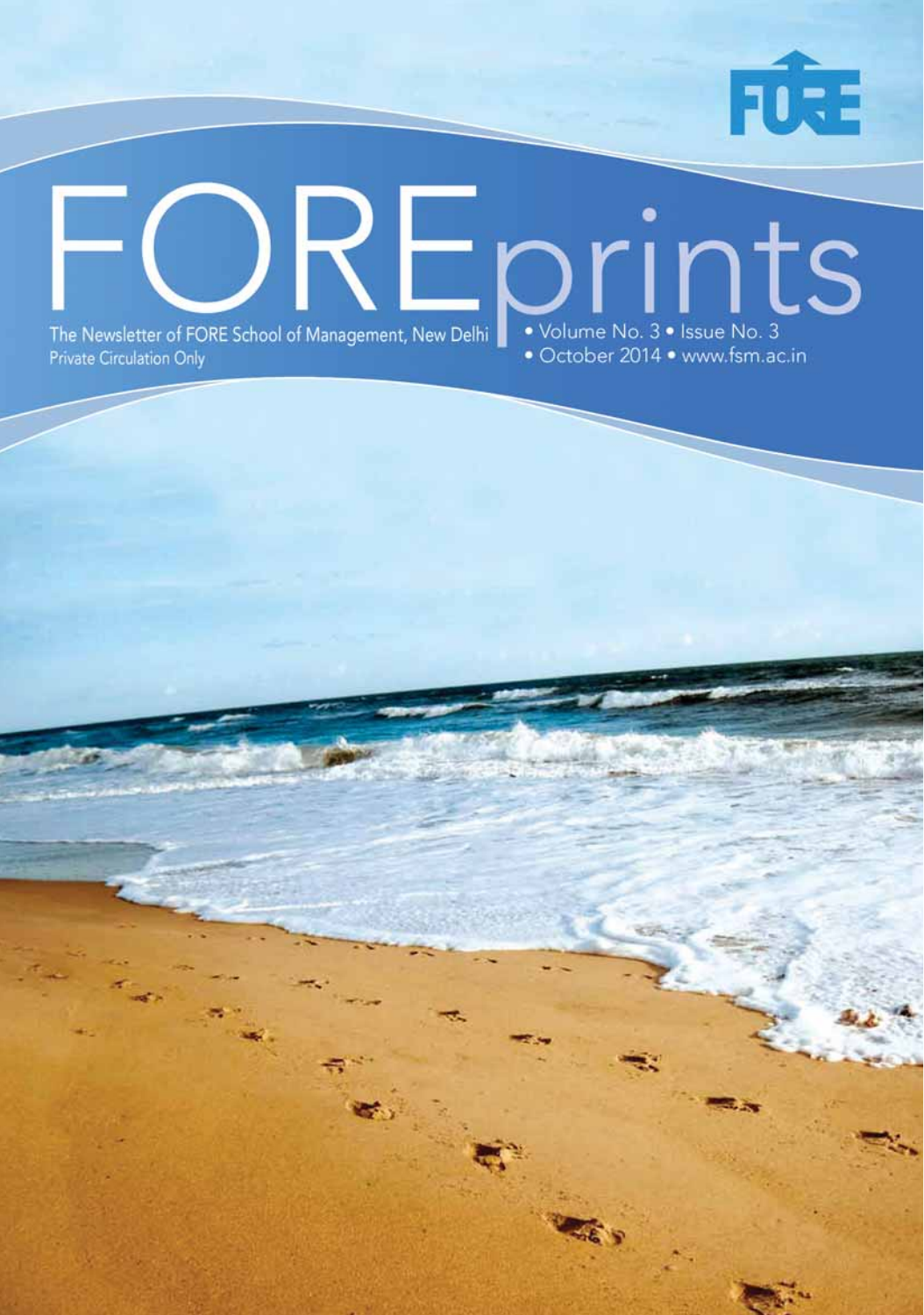### **Message from Director Editor's Desk**



E-commerce or electronic commerce has drastically changed the manner in which business is carried out today. Not only the pure online businesses, but the brick-and-mortar businesses also are trying to find newer ways to interact with customers using the internet. Undoubtedly, the internet is proving itself as the most important sales enabler in today's digital world. A recent addition to e-commerce terminology is d-commerce (digital-commerce); it is used in the context of electronic contents such as selling news, subscriptions, documents or any form of electronic content.

It is not that e-commerce has assisted businesses to produce more products, but through reduction of search costs and transaction costs it has made available a large number of choices to consumers at lower prices. For example, instead of choosing from hundreds of books in a bookstore, consumers can now choose from millions of books in an online store like www.amazon.com. E-commerce also has the advantage of providing products at considerably lower prices. This has been made possible through the removal of traditional distribution channels and significant reduction in inventory cost.

However, availability of many choices and products at lower prices has resulted in a new kind of a problem. Customers find themselves confused regarding what and where (which product to purchase and from which online store) of their intended purchase. This has prompted many e-commerce stores to apply mass customization principles to further reduce prices as well as to engage in aggressive promotions to woo a potential buyer. This has only further aggravated the decision paralysis a buyer gets into. One possible solution is the 'Recommender' systems which help suggest products to customers based on a 'collaborative filtering' mechanism, along with a 'Referral' system that builds up a reputation of a buyer and/or a seller. This way, customers will get relevant information quickly and escape decision paralysis. This will help online sellers as well to fine tune their 'sales proposal' based on a customer's demographics, her past buying behavior, etc. and adapt itself to the new selling-buying environment in the digital space.

The end result is a more satisfied customer and thus, making e-commerce more popular by the day. So, it goes without saying that e-commerce is a business model that no businesses can afford to ignore today.

**Dr. Jitendra K. Das**



#### **Faculty Editor**

In October FORE had its alumni meet. This year too, it was an endeavour to interact with ex-students. Many students came to meet me as well and shared some of their experiences since they graduated from FORE. I was happy to know that our students are doing well and making a name for themselves. I was surprised

when not one but many ex-students asked me whether I was still the same disciplinarian as I was at their time. I laughed and said, Old Habits die hard!

In today's world where a large number of excellent competitors compete, Discipline, Determination and Dedication (3 D's) are essential ingredients to reach the top. When I was a young boy, my parents emphasized on discipline in everyday life. One should be disciplined in terms of punctuality, eating habits, the way we talk, the way we walk and most importantly, how we dress. Determination under difficult times is what distinguishes a 'marathon winner' from the 'also-rans'. Dedication means perseverance and diverting all energy towards your aim. Dedication, you can say translates into 'sacrifice'. In the words of JRD Tata, "Nothing worthwhile is ever achieved without deep thought and hard work".

Follow the 3Ds and no one can stop you from becoming a CHAMPION!

#### **Dr. Hitesh Arora**



#### **Student Editor**

The previous three months have been remarkable in many ways. The college was successful in procuring a TEDx license through the unrelenting efforts of the student council. Moreover, students were involved in many more activities and competitions. It was also after a long time that Jubilate '14 was held outside our

campus, amidst much fanfare.

Through this edition of FOREprints, we look back at these and many more events at FORE. I thank my team and everyone associated with the newsletter, for putting together this edition of FOREprints.

#### **Ankit Sharma**

#### **Patron**

#### **Student Editorial Team**

Dr. Jitendra K. Das • Ankit Sharma

**Faculty Editor** Dr. Hitesh Arora

- 
- Supriya Sharma
- 
- Shambhvi Singh
	- Debpriya De
- Ashish Dua

• Ishana Singh • Shweta Wattal • Abhishek Tyagi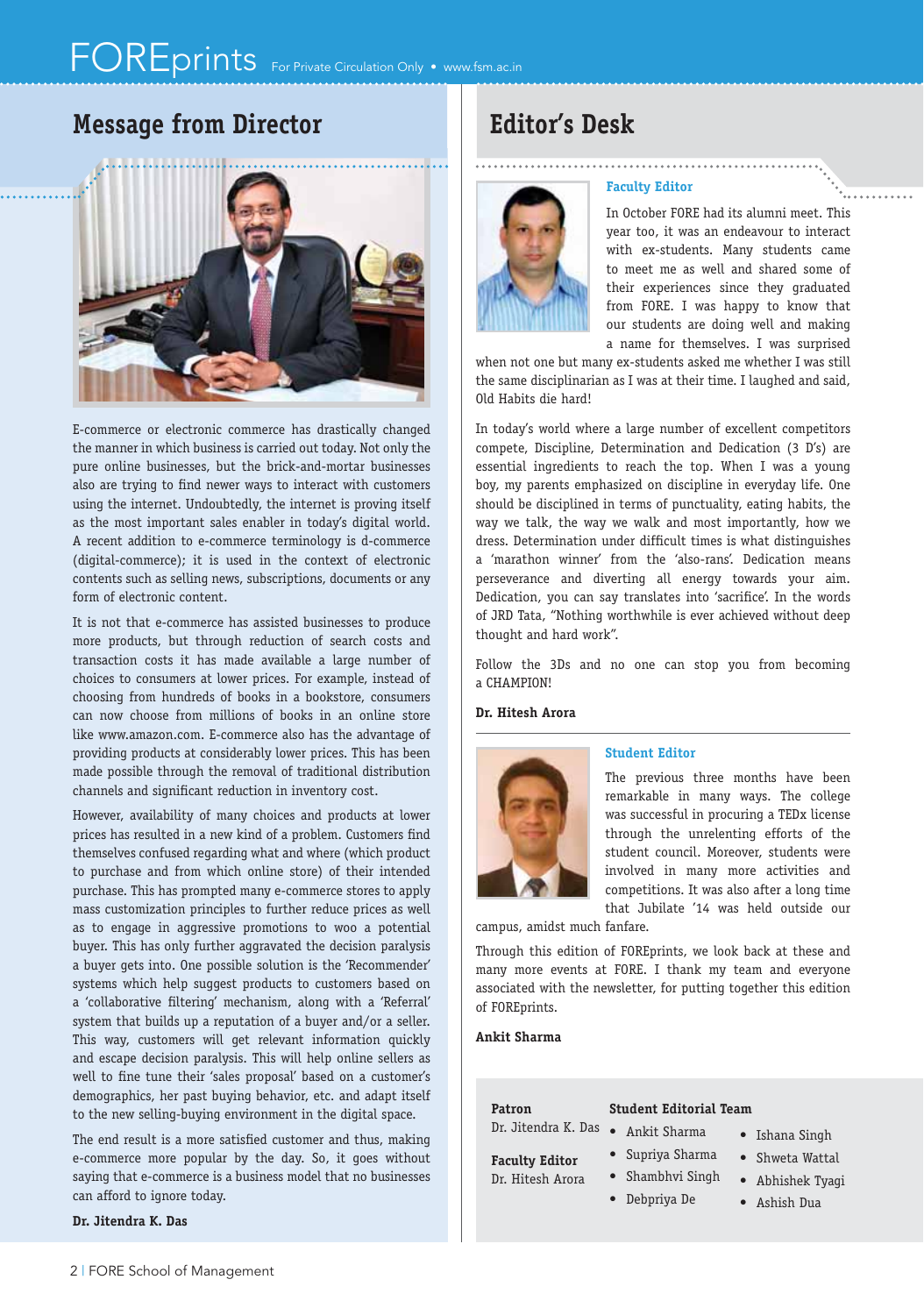**Book Launch Event**

FORE School of Management organized a book release event for its first ever special book on "Malaysia: Challenges and Perspectives", published by Bloomsbury containing 20 articles (358 pages) on August 14, 2014 at its campus. More than 80 participants from corporate world attended this event.

The book was inaugurated by His Excellency Dato' Naimun Ashakli Bin Mohammad, Hon'ble High Commissioner of Malaysia to India. Mr. R. C. Sharma, President-FORE, Dr. Jitendra K. Das, Director- FORE and Dr. Hitesh Arora, Chairman (Publication, Research and Seminars)- FORE, shared the dais with the chief guest. The articles in the book are written by FORE-faculty members who had an enriching experience at Malaysia during their International tour for the Faculty Development Programme (FDP) in October 2012. In this book, FORE faculty members contributed to the various aspects of Managerial Lessons for India and Malaysia.

Mr. R.C. Sharma, President- FORE appreciated the effort of FORE faculty members in writing various articles on Financial Services, Trade and Infrastructure, Public Utility Services, Women and Cultural Dimensions, Governance and Corporate Social Responsibility. He also emphasized on the rich heritage of Malaysia and encouraged faculty members to write about it. This led an important foundation of FORE faculty members to come up many more books on the experience of their International FDPs which is organized in different parts of the world.

The Director-FORE, Dr. Jitendra K. Das, welcomed the Chief Guest and presented a brief of all the articles written in the book. He briefly talked on "How Malaysia has become one of the most prosperous Southeast Asian economies surpassing the income per capita of countries like Indonesia and Philippines and India should try to emulate Malaysia's success story stemming from outward-orientation, high standards of education and high savings rate".

His Excellency High Commissioner of Malaysia to India - Dato' Naimun Ashakli Bin Mohammad was delighted to release the book and deeply valued the contribution made by FORE faculty members. He talked highly of the relationship between India and Malaysia and how they can leverage it through different trade and mutual understandings. He further encouraged the FORE faculty to come up with more books on Malaysia.

At the end of the event, Dr. Hitesh Arora, Chairman - Publications, Research and Seminars, FORE School of Management, proposed vote of thanks.

The Book lunch event finally drew to a close with the singing of National Anthem. This was followed by a get together and dinner in *pragya* hall.



Guest of honour lighting the lamp



Book launch by Hon'ble dignitaries



Shri R.C. Sharma felicitating the Chief Guest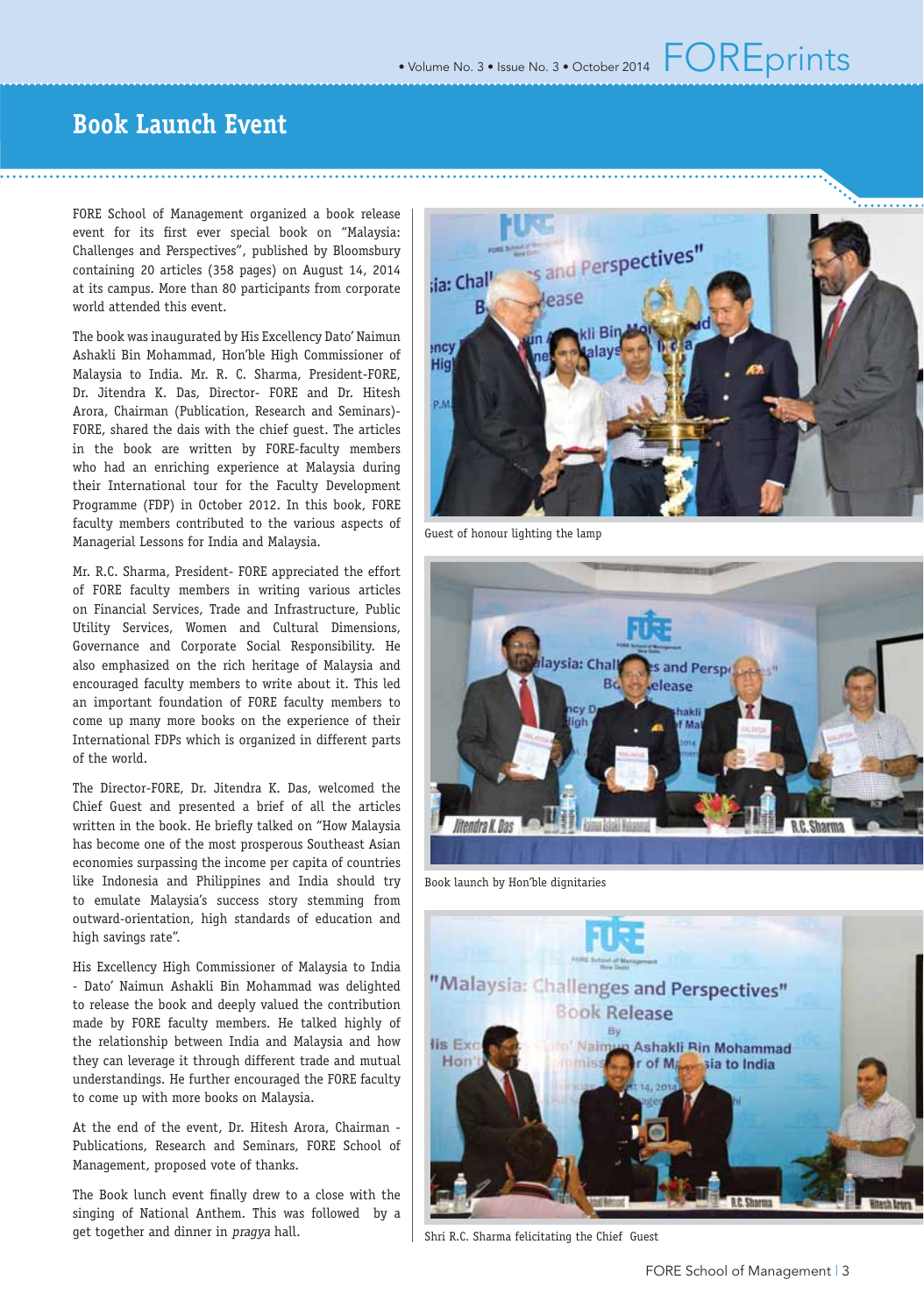### **India Investrade 2014**

FORE School of Management in association with Indian Chambers of Commerce (ICC), organized the "India INVESTRADE 2014: Building synergies for Trade & Investment" on July 23 - 24, 2014 at Sedona Hotel, Yangon, Myanmar. More than 250 investors from India and Myanmar participated in this summit.

The eminent dignitaries who attended the summit were Mr. Shiv Siddhant Kaul, Vice President, ICC; Mr. Win Aung, President, UMFCCI; Mr. Ameisingh Luikham, Secretary, NEC, Government of India; Mr. Gautam Mukhopadhaya, Ambassador of India; Hon'ble U Myint Swe, Chief Minister of Yangon; Mr. Zenith M Sangma, Hon'ble Minister, Department of Sericulture & Weaving, Govt. of Meghalaya; Mr. Rajiv Moudgil, GM, Mesco Steel; Mr. Jasmeet Singh Narula, Head - Representative Office in Yangon, EXIM Bank; Mr. Tint Swe, CEO, UMFCCI; Mr. P W Ingty, Principal Secretary, Deptt. of Industry & Commerce, Govt. of Meghalaya; Mr Lenison D Sangma, Parliamentary Secretary, Deptt. of Industry & Commerce, Govt. of Meghalaya; Dr Daw Marlar Myo Nyunt, Deputy Director (DICA), Ministry of National Planning & Economic Development; Captain R K Tandon, Sr. Vice President, Shipping Corporation of India.

Dr. Jitendra K. Das, Director, FORE School of Management, was invited to address the theme in Business Session II on "India



Dr. Jitendra K. Das with other panelists

– Myanmar Economic Cooperation in Services sector" on Day 2 i.e. July 24, 2014 in this seminar. He was accompanied by the following prominent co-panelists:

- Mr. Ravindra Pai, Senior VP, Apollo Hospitals
- Mr. P Kharkhongar, Principal Secretary, Agriculture, Sericulture & Horticulture, Govt. of Meghalaya

### **2nd National HRM Summit 'Preparing for Talent 2020: Lead, Develop, Engage & Reinvent'**



Dr. Jitendra K. Das addressing the audience

FORE School of Management in association with the National HRD Network (NHRDN) organized the 2nd National HRM Summit on "Preparing for Talent 2020: Lead, Develop, Engage & Reinvent" on August 22-23, 2014 at Welcome Hotel Sheraton, New Delhi. More than 200 delegates participated.

The eminent dignitaries who had attended the summit were Mr S Ramasubramanian, Director HR, Max India; Mr Arun Sehgal, Director HR, Glaxo Smithkline; Dr Shalini Lal, Director HR, Deutsche Bank; Mr SY Siddiqui, Chief Mentor, Maruti Suzuki India; Mr R Anand, Vice President, HCL Technologies; Mr Abhinav Chopra, Executive Vice President HR, Viacom 18; Mr Saurabh Nigam, Vice President HR, Snapdeal; Dr Shalini Sarin, VP- HR Country Partner & CSR, Schneider Electric India Pvt. Ltd.; Mr D P Singh, Vice President HR (India/South Asia), IBM; Mr Krish Shankar, Head - HR Indian Sub – Continent, Philips; Mr Vinod Chaturvedi, Joint Executive President & Head HR, Ultratech Cement Ltd; Mr Jitender Chaudhary, Sr. Vice President Corporate HR, Orient Electric, C K Birla Group; Mr Umesh Dhal, Vice President HR, LG Electronics; Mr J S Kaushal, Director Personnel, Central Warehousing Corporation Ltd; Mr Ashu Malhotra, Sr Vice President HR, Jabong.Com; Mr Subrat Chakravarty, Chief People Officer, Birlasoft.

Dr. Jitendra K. Das, Director, FORE School of Management, delivered the Special Address in the inaugural session "Engaging the 21<sup>st</sup> Century Workforce: Human Capital Trends 2014" in this seminar. He was accompanied by the following prominent co-panelists:

- Mr S V Nathan, National Secretary, NHRDN & Director U.S India Talent, Deloitte
- Mr Yogi Sriram, Sr VP Corporate HR, Larsen & Toubro
- Mr Dilip Chenoy, MD & CEO, NSDC
- Ms Vishalli Dongrie, Sr Director, Human Capital Consulting, Deloitte
- Mr Kamal Singh, Director General, NHRDN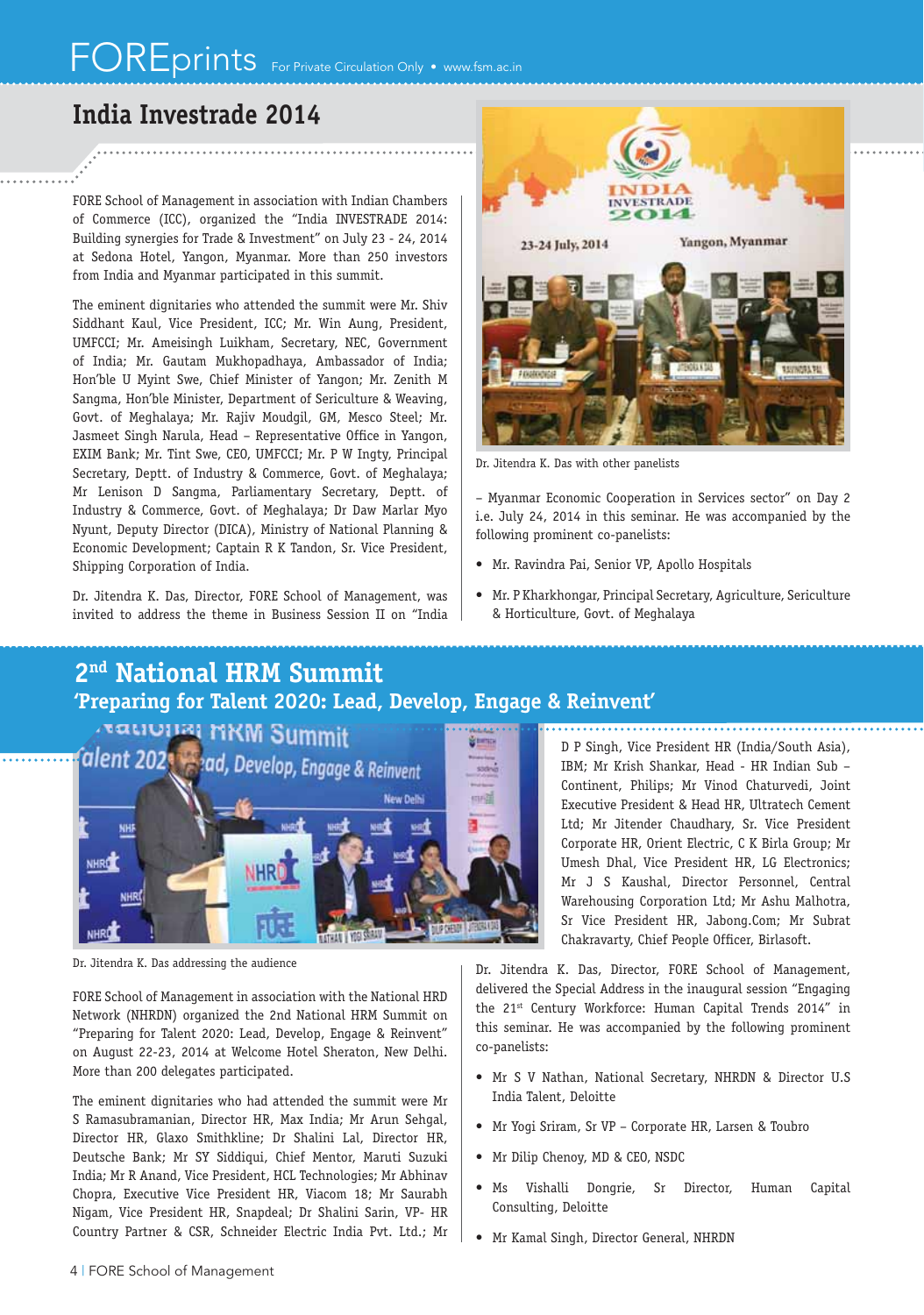### **Panel Discussion on "Clean Energy and Environmental Sustainability"**

Centre for Sustainable Development organised a Panel discussion on "Clean Energy and Environmental Sustainability" on August 25, 2014 at FORE school of Management.

In this panel discussion, Dr Prabhat Kumar, Distinguish Scientist, Chairman and Managing Director, Bharatiya Nabhikiya Vidyut Nigam Limited (BHAVINI); Dr P P Bhojvaid, Director, FRI, Dehradun, Dr Rajiv Garg, Director/Advisor, Coal India participated as panelists.

Dr Jitendra K. Das, Director, FORE School of Management, participated in the discussion as a moderator and successfully led the discussion towards a fruitful direction.

Dr. Prabhat Kumar commenced the discussion by stressing on the fact that it's an individual's responsibility to see what's happening around him. He said, "Industry means creating something new, not always altering the existing things". Anything creating energy must be tapped. While he discussed the salient features of major reactor components on one side, he further added a word of caution for all by describing a few ethical practices and scope of betterment.

There can't be any form of energy that is completely clean: Dr. Rajiv Garg began with the above words, followed by some facts regarding coal consumption in India. He further discussed the issues related to pollution and controversies due to use of coal. "Achieving environmental sustainability is one of the major priority of India", he said.

Dr. P.P. Bhojvaid emphasized on the concept of "How to make wealth out of waste". Along with shedding some light on facts related to energy consumption pattern of Indians, he stressed on the usage of biomass in villages.

The discussion ended with an interactive question and answer round, in which students asked a multitude of questions, including the relationship between coal and sustainability.



Dr. Jitendra K. Das voicing his opinion in the discussion



Dr. Subhasis Bera proposing vote of thanks

Professor in-charge of the Centre for Sustainable Development, Dr. Subhasis Bera pointed out that active participation of FORE faculty and students reveals the commitment of FORE in dealing this global issue outside of their routine activities. The event proved to be a rounding success and created the need for environment sustainability by incorporating CSR activities in the students' future endeavors.

### **Student Achievements**



Gagandeep Chawla receiving the award from Mr. Mohan Saxena, MD, Ayurvet Ltd

#### **Ayurvet RMAI Flame Student Awards 2014**

Gagandeep Chawla (FMG-22) recently saw his summer internship hard work pay off. His summer project titled' Study of buying behavior of the customers and Future path in 125cc motor cycle segment' for Hero Motocorp Ltd., bagged the third prize at the 8<sup>th</sup> Annual Ayurvet RMAI Flame Student Awards 2014 held at the India International Centre, New Delhi on September 26, 2014.

The competition, which is an initiative by the Rural Marketing Association of India (RMAI), seeks to recognize exceptional student work done in the field of rural marketing. The competition received 167 entries from 48 top B-schools across the country.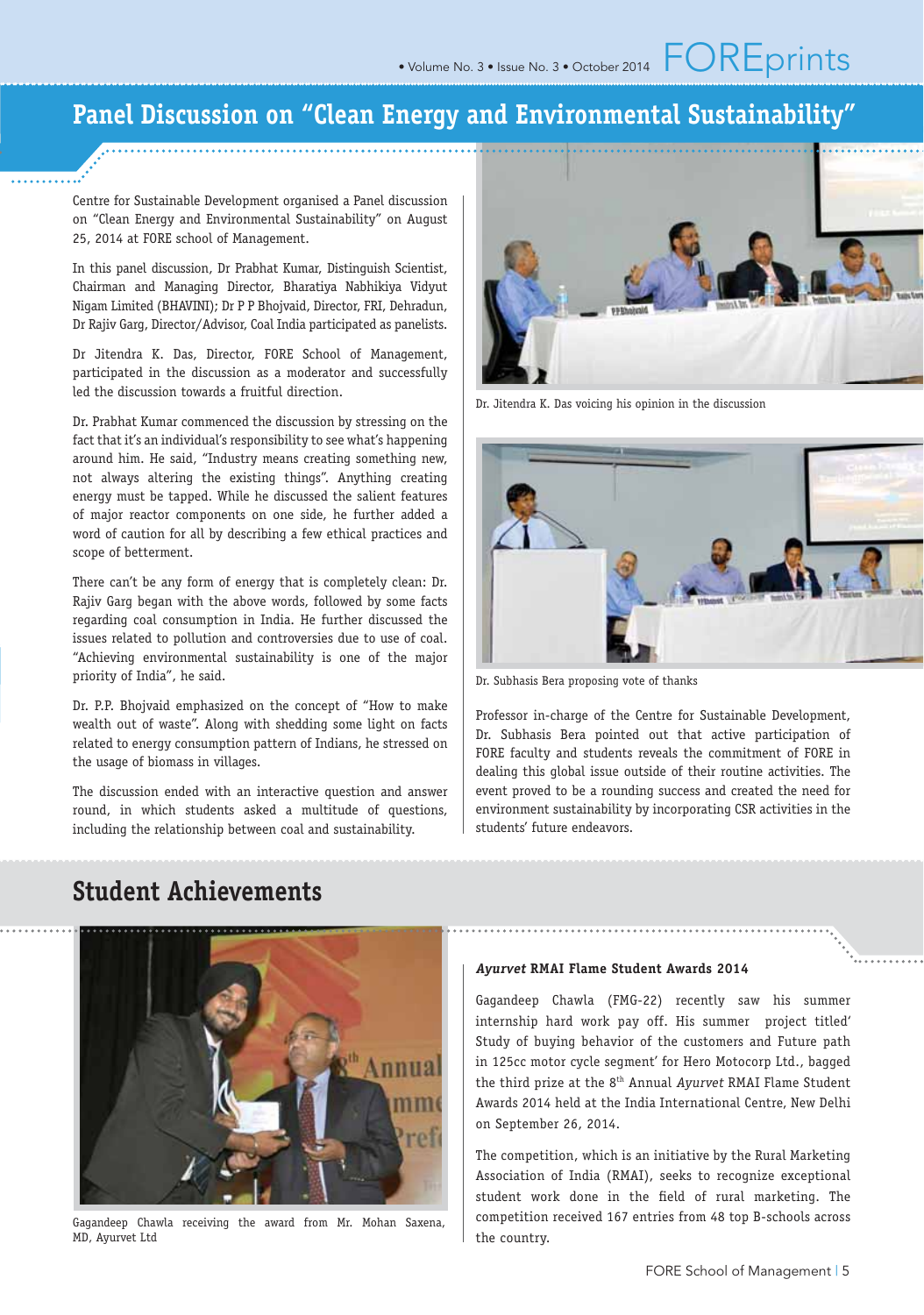### **Anubhutis—An interface with the corporate world**

Corporate Interaction Division (CID) organized an "Anubhuti Session" on August 26, 2014 for FMG-23 in Virajaram Auditorium. Mr. Abhay Desai, Vice-President, DNA India, was invited to give his views on "The Changing Media Consumption". Mr. Abhay Desai, an IIM Kolkata alumnus, shared his journey of how an Electronic Engineer became a part of the Media Industry. He explained that from Eicher Motors to an interview with the HR of Hindustan Times, it was just a matter of pure chance that his love story with media began. It was there that he learnt that nothing could drive consumerism more than advertising. He shared three videos with the students where each video in its own way pointed out the power and influence advertisements have on the lives of people.

Newspaper Industry is an industry that needs to be reproduced, redesigned and rehashed every single day. One of the major drawbacks of the industry is that it tends to make a loss of approximately 1crore per day on an average in one city (metropolitans). The reason behind such unbelievable costs is that the 70% of the production cost is due to the raw materials. White Newspaper as explained by Mr. Desai, is sourced from a bark that is not available in India and hence needs to be exported. Any fluctuation in Rupee has a direct effect on the raw material cost. In spite of such high losses per day, newspaper industry still thrives because it still remains the first mode of credible information which is available to the masses at a cost less than a cup of tea.

Mr. Abhay Desai revealed that one of the biggest misconceptions in the West is that "Newspapers are retiring". On the contrary in South East Asian countries including India, Media Industry is growing at a very fast pace. Quoting the statistics, in 2013, Indian Media Industry had a growth rate of 11.9%. It is predicted that by 2018, growth rate of Full Media Industry (TV, Print, Radio, Digital etc.) will be increased to 14.2%. This growth can be credited to the increase in the Regional Language Prints which has managed to revolutionize the print industry. Hindi Print Industry alone has seen a growth rate of 10% (CAGR of Indian Print Industry – 8.5%). As on March 2013, there are 12634 registered newspapers for English and Hindi.

From selling media to selling consumers, it is one of the most significant shifts that has changed Media Industry and its consumption. Advertising is no longer media centric but puts more emphasis on the consumers. USP is news and not the media.

Mr. Abhay Desai threw light upon many future trends that can soon be seen as a part of Media Industry. To name a few, Adversioning – a software that enables good advertising based on Geography, High Definition Viewing, Smart Box, Mobile First and many more are the future of advertising in India.

Mr. Desai attributed this change in Media consumption to a worldwide phenomenon i.e. "Rise of the Global Middle Class". According to him, it's the middle class income group that buys the essential goods and has the highest impact on the overall economy of the country. They are the reason behind this change in perceptions of advertisers.



Mr. Desai engaging with the students

Mr. Desai was questioned on various aspects of the Media Industry by the students. One of the very interesting queries that came up was about "Yellow Journalism". Mr. Desai explained that entire industry revolves around what the reader wants. Yellow Journalism is all about perceptions, what might be wrong to one reader might end up as a source of news for other. He was also asked to justify the presence of digital apps of the newspapers especially if the newspaper industry is facing high losses. To this, Mr. Desai clarified that in order to reach and manage the scale of consumers, it has become the need of the day to go digital.

Corporate Interaction Division (CID) organized a guest lecture on August 8, 2014 in Virajam Auditorium for FMG 23. Mr. Pranav Poddar, Director of Syenergy Environics was the guest speaker for the event and the topic of discussion was "Effects of Natural and Man-made Radiations on Human Health and Ways to Protect Health and Build up Immunity". Syenergy Environics was conceptualized in 2005 with an aim of providing its customers better health, improved interpersonal relationships and reduction in the overall rate of machinery breakdowns. The company specializes in three activities namely, Radiation Management Services for Buildings, Products for Radiation Protection from Mobiles, Computers, Transmission Towers and lastly, Health awareness and Diagnostic Programs.



Mr. Poddar interacting with the audience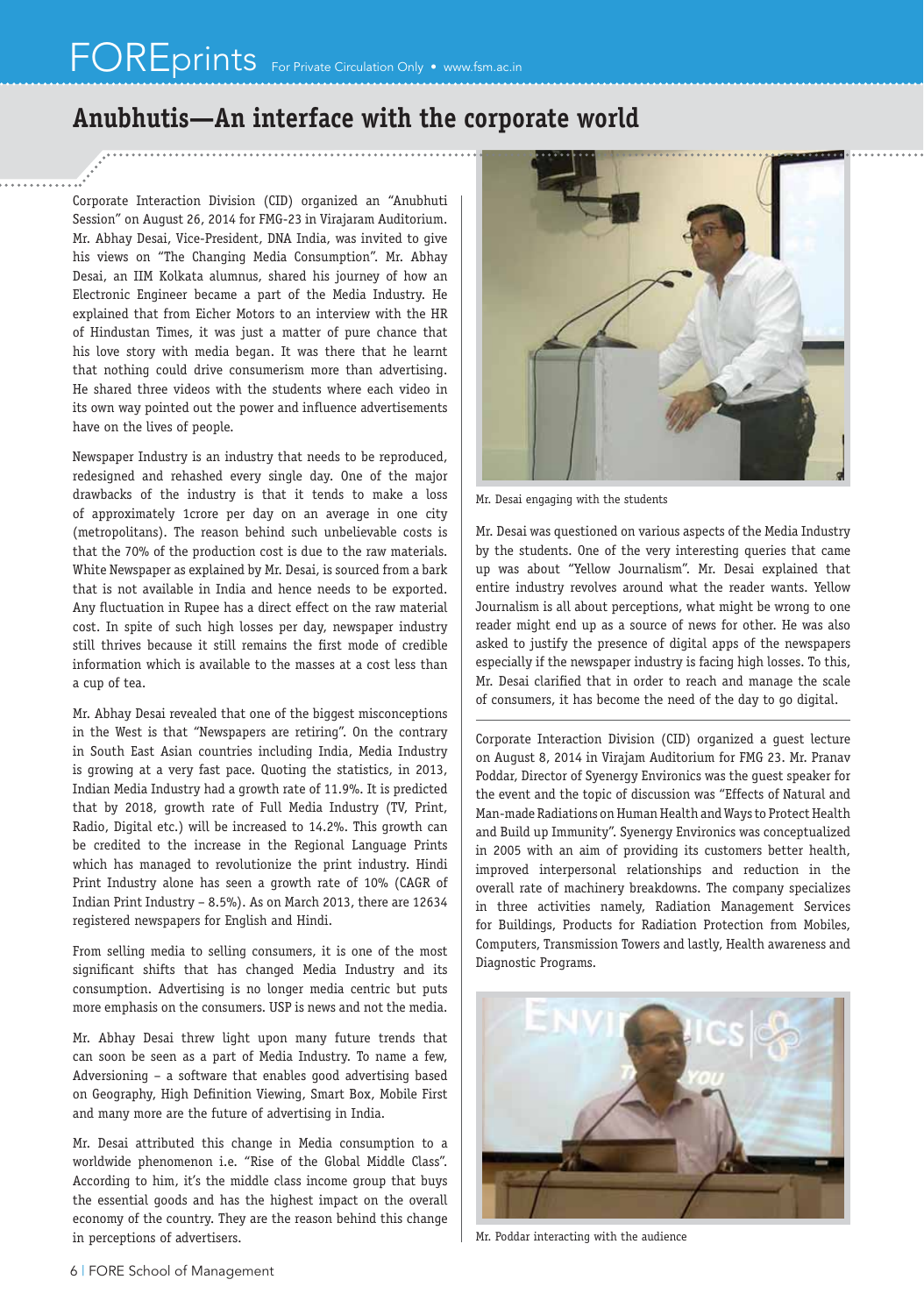We live with natural as well as man-made radiations in the environment. This constant interaction with radiations from our cell phones and other electronic devices, affects us in ways we cannot comprehend. Environics, as explained by Mr. Poddar, tries to come up with the best possible feasible method to protect us from these harmful radiations. He compared the Mobile Phones Industry with the Tobacco Industry as both of these suffered from the same phenomenon. Both were Multi-Billion Companies, their products were linked to illnesses and both the Industries denied any links with health problems.

Mr. Poddar pointed out a few adverse effects of electromagnetic radiations on human beings. According to Hungarian Scientists, sperm count is reduced by 30% in men who constantly keep their cell phones in pocket. It has often led to deformities in fetuses when exposed to prolonged radiations during the first trimester. Many links have been established to correlate cancer with distance of mobile towers. Mr. Poddar quoted, "Cancer is a disease of location".

He then provided the audience with ways to mitigate the effects of these radiations. ENVIRO STRIP can be used to dilute the effect of radiations from mobile towers located in the near vicinity. This electronic device, when fixed around the tower, changes the nature of the radiation to protect the people. Another very innovative product of Environics, the ENVIRO CHIP when placed on mobile phones will ensure that the EMR has no negative effects on our health. These devices have gone through rigorous checks from the leading healthcare centers in India like AIIMS, Max etc. Apart from the individual devices, Environics also facilitates innovative practices that create healthy work spaces. Environics have been hired by various institutes to diminish the geopathic stress i.e. the natural source of radiations.

A number of questions were posed by the students to Mr. Poddar. One of the basic curiosities amongst the students was the effect the Environics products had on other parameters like signal strength. Mr. Poddar clarified that their chips merely change the wave pattern of radiations to make it compatible with the human body. It has no interference with the signals and hence creates no distortion in communication.

### **Entrepreneurial Journey of Forepreneurs**

The first formal event for the junior batch was organised by CED in the form of Forepreneurs and it was indeed a befitting one as it gave the first years an opportunity to interact with successful entrepreneurs from their very own college. What more can one ask for in the form of motivation and inspiration!

The session started with an introductory speech by Dr. Anita T. Lal who spoke about the importance of promoting the culture of entrepreneurship amongst students and how doing things differently as well as the risks and innovation entailed in this field of work would maximise their personal satisfaction.

The first speaker was Mr. Sanjiv Bajaj (Founder and Managing Director of Bajaj Capital). "It is in your blood if you want to work for someone or work on your own", he said, while emphasising on self belief. He believed that each one of the students sitting out there was a powerhouse and was capable of achieving anything and everything.

Mrs. Anu Pachisia (Founder of Silver Star) started her career with garment exports but went onto export fashion jewellery in 2004 and has never looked back since then. Having worked very hard to get where she is, she is a prime example of a successful woman in this field who has managed to strike a balance between her professional and personal life. She stressed on the fact that entrepreneurship was a field where one could cherish one's own work space and timings while doing the work they enjoy.

Mr. Sanjay Sarma (Co Founder and CEO, Design Worldwide) was a Brand Strategist in the field of marketing and then went onto advertising. It took him 15 years to get into entrepreneurship, and he strongly advised against anyone following suit. His 15 life lessons including timing, discipline, learning from failures and so on, proved to be a great inspiration for the soon to be entrepreneurs sitting in the audience.



The Hon'ble panelists

Mr. Nikhil Nanda's (Managing Director, JHS Svendgaard Laboratories Limited) drive to success was recognition, power and money. He believed that, "It was better to cry in a Mercedes rather than cry alone." A very important point he raised was that one should start their entrepreneurial journey right after college and not wait because time waits for no one. "If you play it safe, you never grow." All in all, the event was very interesting and opened the student's minds to a new career path.

The event came to an end with a rapid round of questions from the Faculty- in- Charge Dr. Anita T. Lal to the entrepreneurs followed by an interesting Q& A session from the students. The seminar on Entrepreneurship for the first year students was truly an informative and enriching experience for the students, who were left with a parting shot from each speaker- If Mr. Nanda, urged them to "start their entrepreneurial journey right after college. Then Mr. Sarma advised the students to "Stay curious to learn more;" while Mr. Bajaj persuaded them to "Have a belief in whatever you do."; Ms. Pachisia convinced the students to; "Always stay honest to their work." Besides the final words from the speakers that left an indelible impression, there were several important takeaways for the students, notably the valuable advice that students will need to realize their own entrepreneurial dreams.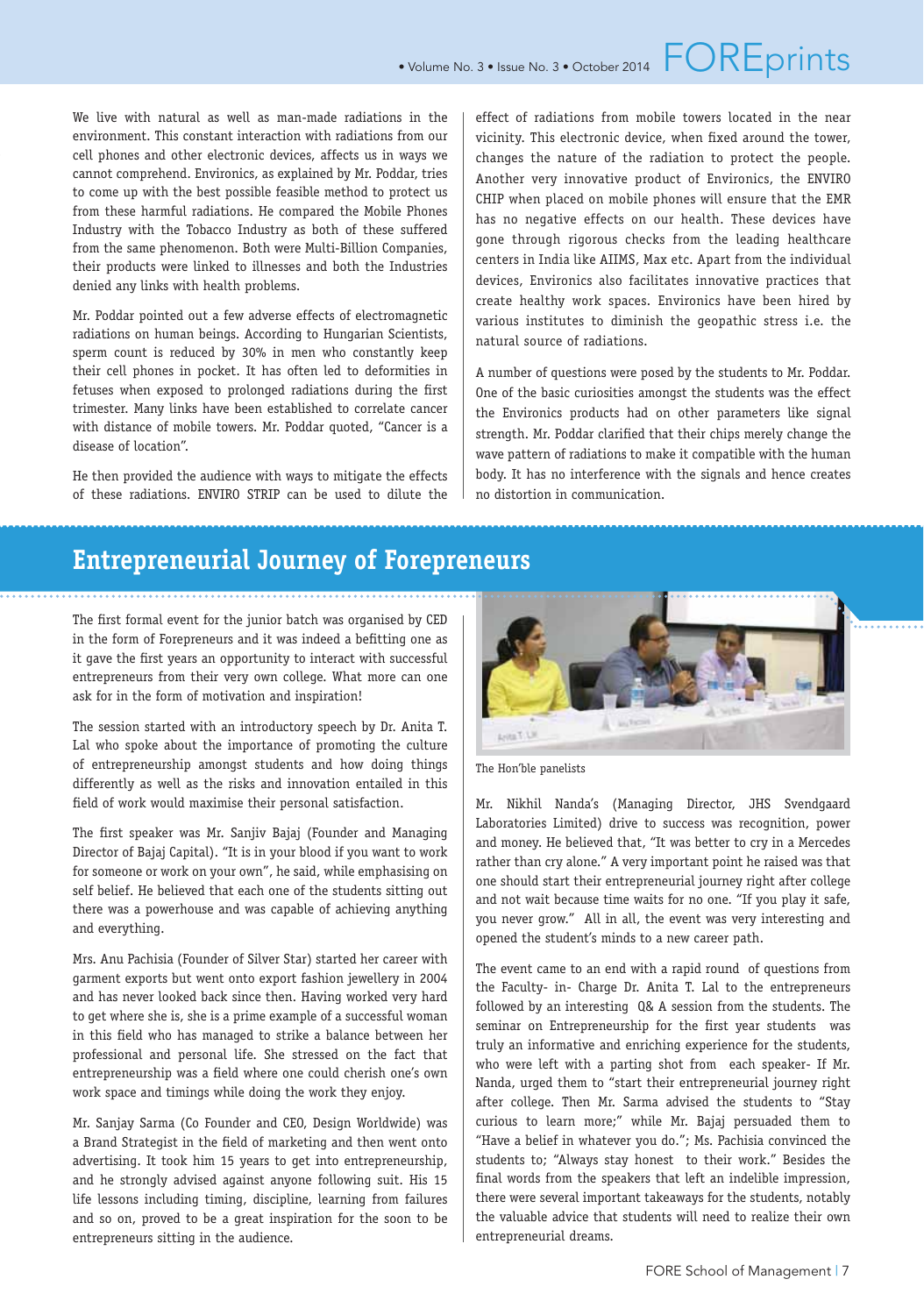### **An Idea that Changed Lives!**



Mr. Vivek Malhotra with the students of FORE

On Sept 13, Mr. Vivek Malhotra, Marketing Vice President of Idea and an alumnus of FORE, visited the campus to throw light on 'Future of Telecom Industry: 4G Technology'.

Mr. Malhotra began by busting the common myth which says that 3G is going to disappear once 4G comes in. He explained that the device decides which network to fall in depending on where you are. 10 years from now, the world will have 5G but it should be noted that though the speed will go up but mobility will fall down for an initial period as it won't be available everywhere. Talking about latest trends and customer experience, he said that 50% of mobile users abandon web pages after 10 sec. Hence, time to content is critical for user experience. LTE users consume two times more data than 3G users. LTE driving higher data traffic represents a big monetization opportunity. He further commented that at present, there are very few devices that support 4G. On being questioned as to why 4G is available in larger data packs, Mr. Malhotra said that people who have a high end smart phone use more data; hence they do not mind paying more. In fact, operators in all regions are using unlimited voice and messaging as a differentiator for 4G smart phone tariffs.

Talking of the global scenario, the revered speaker said that Korea started with 75 Mbps while we are currently using 3Mbps. Though, LTE can take it to 21 Mbps, our devices are not ready for that kind of speed. In India, mobile data volume grew by 101% and smart phone users in urban India crossed 51 million in 2013.

While talking about the challenges and opportunities in the telecom world, he said that selling is not easy, even today. "If we are to consider mass adoption, the prices are pretty high. The real challenge in front of the telecom players is to bring down the prices of hardware". He said that though the telecom industry is sitting on great opportunities, it is the multiple offerings and pricing models which define early winners. If one player builds coverage and capacity, the other must follow or perish.

### **Alumni Recognition**



#### **Young Achiever Award**

Our esteemed alumnus, Mr. Atishaya Mutha, FMG-11, has won the prestigious YOUNG ACHIEVER AWARD at the INTERNATIONAL INDIAN ACHIEVERS AWARD 2014 ceremony held in Mumbai. These awards recognize achievements of NRIs from different fields in different countries.

We extend our heartiest congratulations to Mr. Mutha on his phenomenal achievement.



#### **Super Woman Achiever Award**

Ms. Nidhi Seth, FMG-5, received the prestigious "SUPER WOMAN ACHIEVER AWARD" at the "World Women Congress & Awards" ceremony where women from 66 different countries were felicitated.

FORE School of Management would like to thank her for taking the legacy forward and making us proud.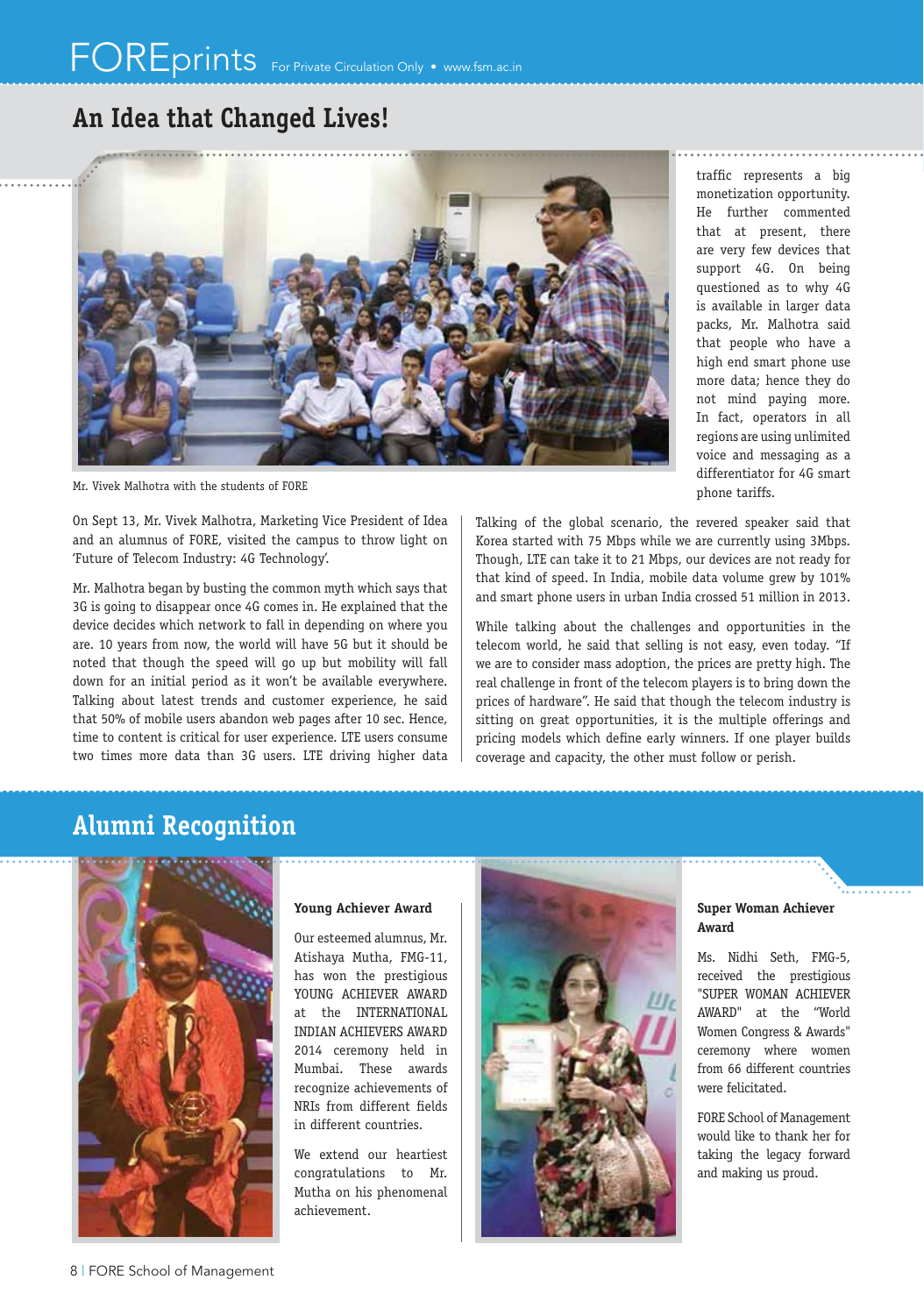### **Alumni Interactions**

#### **Arindam Mr. Mukherjee - Head of Banking and Financial Services, CISCO**

You know that it's worth being a part of an event when the speaker speaks out the truths and facts of life, revealing how choices are made in career and how life goes about in the corporate world.

Arindam Mukherjee, the head of Banking and Financial Services, CISCO, and an alumnus of FORE School of Management, began the session by saying, "Given the way you lead life, there will always be choices to make". True to every word, he



Mr. Mukherjee answering the students queries

embarked upon the difference between knowledge and skill.

It was enlightening for the crowd consisting of future managers to know how IT industry has evolved over time, which he elucidated with examples of CISCO, Google and Twitter. Emphasizing on the fact that jobs requiring skills rather than routine stuff are difficult to find, he discussed various reasons of job switching in corporate world. One of the highlights of the interaction was when he asked a question to the audience: "Who do you work for?" He further gave his own life's example to show how things take a different course and how goals become clear only to few and not all.

#### **Mr. Ankur Astha, Media Planning Head- General Motors**

FORE Alumni Network (FAN) gave the students of FORE School of Management a chance to interact with one of their very own. Mr. Ankur Astha, Media Planning Head- General Motors, visited the campus on August 23, and shared his thoughts on consumer insights.

The speaker kicked-off the session with an explanation of the Sigmund Freud's Pleasure-Pain principle. With the help of numerous examples, he explained how marketers strive to position their product so that consumers derive maximum pleasure and minimum pain.



Mr. Ankur Astha addressing the students

The Q&A session, was very interactive with students asking questions ranging from tips for survival in the corporate world, to another student asking why he switched two companies in the past. To conclude, he discussed how 'Talent' & 'Connections' act as two ultimate tools to survive in corporate world and the fact that if one gets up in the morning feeling unsatisfied, he is definitely happening.

On the whole, the event was a huge success, giving the audience a learning of a lifetime.

Drawing references from his experience in the media industry, the speaker explained how marketers are now resorting to simple and relevant advertisements. Unnecessary complexity confuses the consumer and does not help in getting the marketing message across.

Students got a chance to understand how the media planning and advertising industry works. Mr. Astha explained how market share, market prioritization and metrics such as Brand Development Index (BDI) and Category Development Index (CDI) help a media planning firm in market prioritization and consequently allocation of funds for different channels of communication with consumers. He used a 2 x 2 matrix to explain how low and high values of BDI and CDI can help understand the current brand positioning of a company.

Mr. Astha also used the opportunity to give a bird's eye view of other industries and the metrics they use to judge success of marketing strategies. Be it Television Rating Points (TRP) for TV Viewership or circulation/readership for the newspaper circulation industry, students got to learn about a variety of metrics used to judge the success of strategy employed in engaging via different marketing channels.

The speaker engaged the audience throughout the length of the session with thought provoking questions. This encouraged students to respond with enthusiasm. His calm and pleasing demeanor helped the students connect with him and ensured that the session was a resounding success. The session concluded with a rapturous round of applause and a delivery of vote of thanks.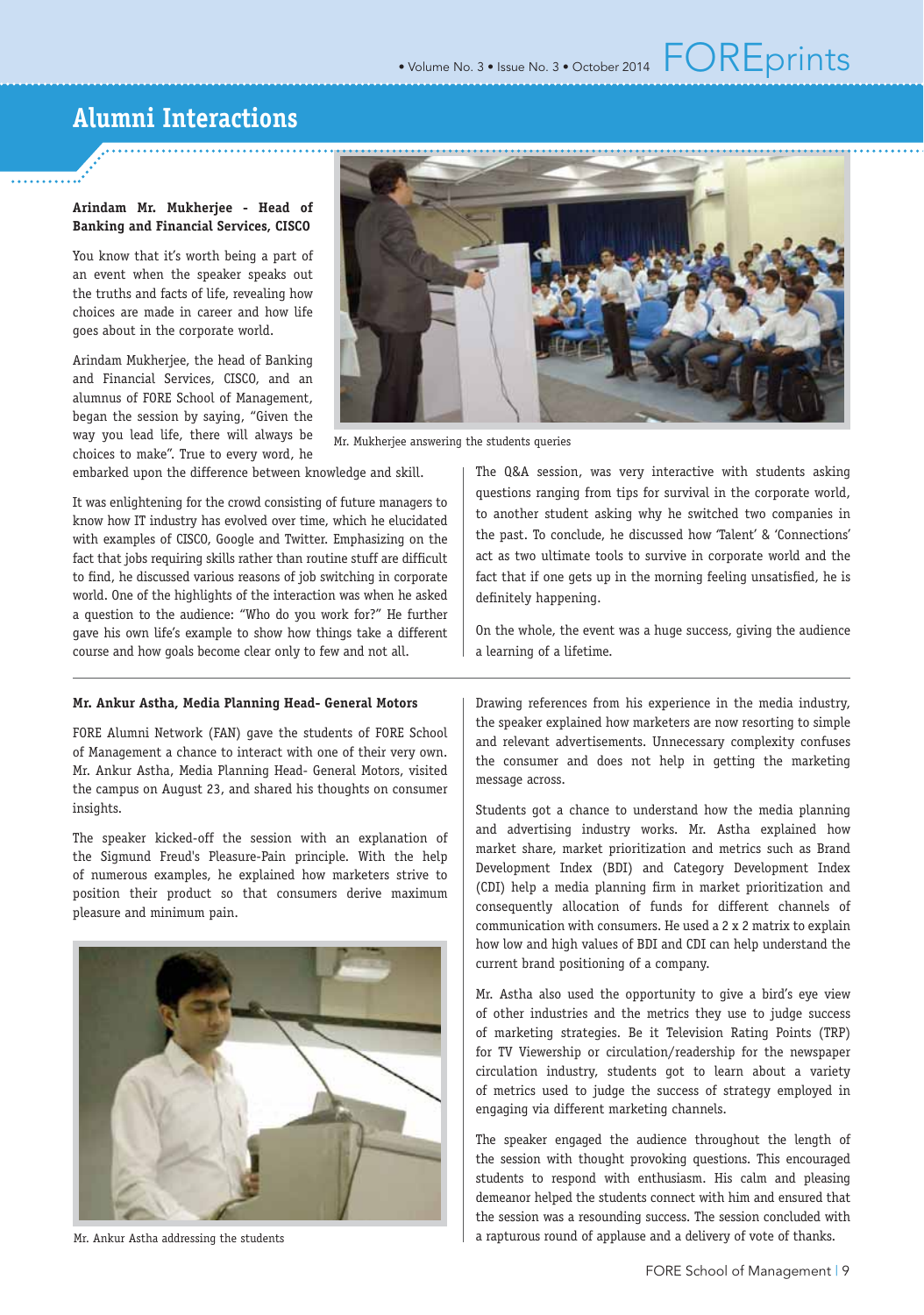### **Faculty Focus**

#### **Prof. Faisal Ahmed** *Papers Published*

A Case Study entitled "Parliamentary Election Impact on Indian Capital Markets", by Ivey Publishing, Richard Ivey School of Business, Canada. The Product No. is 9B14N014 and the publication date is July 23, 2014. The case study is authored by Vipul K. Singh and Faisal Ahmed.

A textbook Business Environment – Indian and Global Perspective (ISBN: 978-81-203-5022-9), New Delhi: Prentice-Hall of India (PHI Publishing). The book is co-authored by M. Absar Alam.

Invited as a panelist in Round Table Discussion on Afghanistan geopolitics organised by the Centre for Asian Strategic Studies at Le Meridian, New Delhi on August 27, 2014. He spoke on the theme of foreign troop withdrawal from Afghanistan and its geopolitical and geo-economic implications for India.

Presented a paper entitled "Geo-economic significance and financial integration of RCEP (ASEAN+6): Some empirical evidences" at the 9th Annual London Business Research Conference at Imperial College, London, on August 5, 2014. He also chaired a session on 'Economics and Finance'.

#### **Prof. Mohit Anand**

Presented a paper titled "A Dialogical Model for Market Building in Emerging Markets" at the Annual *Academy of Management (AOM)* Conference under Business Policy and Strategy Division (BPS) at Philadelphia (USA) August 1-5,2014.

### **Prof. Hitesh Arora**

#### *Book Edited*

Arora, Hitesh., & Das, J.K. (Ed.) (2014). *Malaysia: Challenges and perspectives*. Bloomsbury Publishing India private limited: New Delhi.

Invited to be a reviewer for International Journal of Operational Research (IJOR), Inderscience, USA.

#### **Prof. Prachi Bhatt**

Bhatt, Prachi (2014) Beyond Long-Standing Doctrine of Assessing Culture: Focusing on Other Uncharted Factors Contributing to 'Italian Way' of Cross-Cultural Management, *Working Paper No. 2014/11,* FORE School of Management, New Delhi.

### **Prof. Sanghamitra Buddhapriya**

Buddhapriya, Sanghamitra (2014) Women in Italy from Renaissance to Present Times, *Working Paper No. 2014/10*, FORE School of Management, New Delhi.

#### **Prof. Jitendra K. Das** *Book Edited*

Das, J.K., & Hitesh Arora. (Ed.) (2014). *Malaysia: Challenges and perspectives*. Bloomsbury Publishing India private limited: New Delhi.

Invited as the Programme Director in the In-House Training Programme on "Customer Relationship Management" for Engineers India Ltd. (EIL) held from September 4-5, 2014 in Engineers India Limited, Gurgaon to provide the orientation of Customer Focus to the Senior Management of EIL.

Invited as a speaker to address on "Higher Education: opportunities in India" in a Seminar on "India-Myanmar Trade through Land Border: Opportunities and Challenges" organized by Indian Chambers of Commerce (ICC) with Consulate General of India Mandalay on July 25, 2014 at Sedona Hotel, Mandalay, Myanmar. This session was accompanied by eminent dignitaries like H.E. Mr. R.T. Jindal (Additional Chief Secretary, Govt. of Assam), Mr. Siddhanth Kaul (Vice President, Indian Chamber of Commerce), Chairman - Myanmar Chamber of Commerce and Representative of United Bank of India, Kolkata.

### **Prof. Ambrish Gupta**

A video shoot on Prof. Ambrish Gupta delivering a session on 'Understanding ROI Ratios' was filmed in their studio by Pearson Education. The video has been uploaded on YouTube. The link is: https://www.youtube.com/watch?v=zImFfnWbzOg&list=PLwpU5 rgaxf5pllyT6Bc7yoDZJrOwM8AHG&index=9

Appointed as member of the advisory board of International Journal of Management Science Review (Jamia Hamdard University).

Appointed as member of the Editorial board of Indian Journal of Research in Capital Markets.

Appointed as Deputy Editor-in-Chief of Journal of Management Research and Analysis.

Appointed as member of the editorial board of ELK Asia Pacific Journal of Project Management and Control.

#### **Prof. Vandana Gupta**

Gupta, Vandana (2014) Amtek Auto's Acquisition of Neumayer Tekfor Group: Case Study of Cross Border M&A between India and Italy, *Working Paper No. 2014/12*, FORE School of Management, New Delhi.

### **Prof. Payal S Kapoor**

Kapoor, Payal S., Jayasimha K.R., Sadh, Ashish (2014) eWord of Mouth via Social Media: Role of Source and Message Credibility Cues on Social Networking Site Facebook, *Working Paper No. 2014/14,* FORE School of Management, New Delhi.

#### **Prof. Sumeet Kaur**

Kaur, Sumeet (2014) Determining What Factors Affect Violent Crimes: A Study in India and Italy, Working Paper No. 2014/ 13, FORE School of Management, New Delhi.

#### **Prof. Alok Kumar**

Presented a paper titled "Economic Order Quantity Model for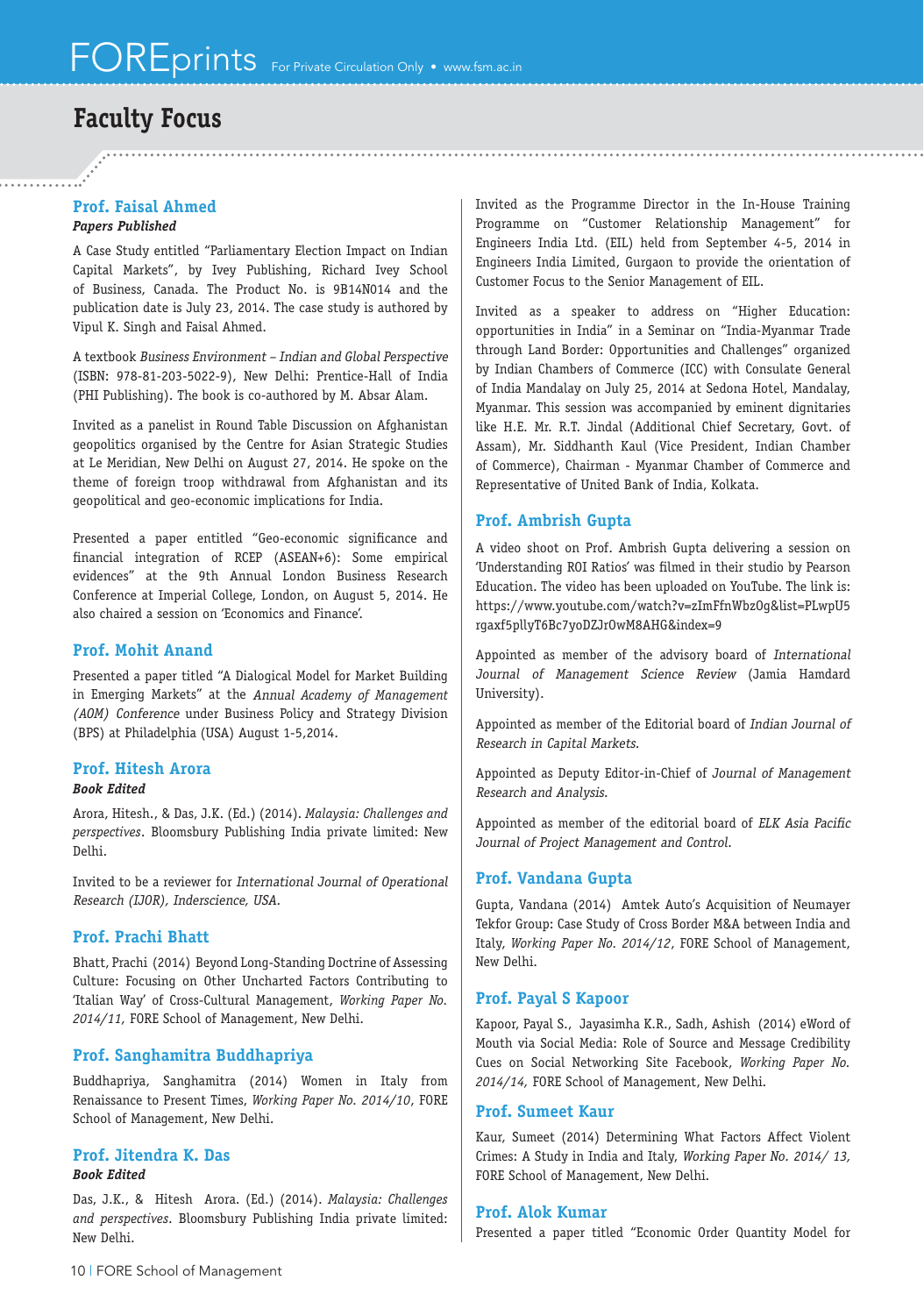New Products under Fuzzy Environment where Demand Follows Innovation Diffusion Process with Salvage Value" at the *9th Annual London Business Research Conference*, Imperial College, London, UK on August 5, 2014. He also chaired a session on "Management".

#### **Prof. Anita T. Lal**

Prof. Anita T. Lal has been felicitated by TiE Delhi President Mr. Deep Kalra (Founder & MD of Make MY Trip) on July 19, 2014 for Mentoring the TiE Young Entrepreneurs (TYE).



Prof. Anita T. Lal, with Mr. Deep Kalra, President TiE Delhi and Ms. Geetika Dayal, Executive Director TiE Delhi

It was on July 18, 2014 5:00 PM, in Virajam Auditorium when the ice finally broke and the world was no longer white and grey. It marked the day, when the Junior Batch (2014-2016) after one month of heavy rigor could finally let their hair down. Fresher's Party with its very attractive theme of Guns and Roses was an evening that shall remain etched in the minds forever.

Prof. Anita T was invited by IP University (RDIAS) to deliver a special lecture on 'Cross Cultural Communication' on Aug 26, 2014.

#### **Prof. Mohita Gangwar Sharma**

Invited to be a reviewer for International Journal of Operations and Production Management (IJOPM), Emerald Publishing.

#### **Prof. Shallini Taneja**

Attended the *International Conference, University of Pennsylvania,USA,* October 17-18,2014.

### **Forthcoming Events**

#### **Genesis**

The Annual Management Festival at FORE which houses a plethora of events such as case studies, debate competitions, management games, nukkad natak etc.

**Date : November 21-22, 2014 Venue : FORE School of Management Campus, New Delhi** 

#### **FORE International Finance Conference-2014**

An excellent platform which brings academicians, researchers, and corporate practitioners together to elaborate on the challenges of managing accounts and finance functions in dynamic global and emerging markets economies.

**Date : 27-28 November, 2014 Venue : FORE School of Management Campus, New Delhi**

### **FRESHERS@2014**



Winners for the day

Team NEXUS went out of their way to make this whole event a well-coordinated success.

The event was hosted by the very enthusiastic Vaibhav Agnihotri and lively Shuchi Singh from the senior batch. To decide this year's title for Mr. Fresher and Ms. Fresher, three interesting rounds were organized. After the laughter filled session, the title for Mr. Fresher was awarded to Bhavya Gupta and Ms. Fresher was awarded to Shagun Wadhwa by the previous year's Mr. and Ms. Fresher.

The Director, Dr. Jitendra K. Das along with a few faculty members also joined the event and added a new fervor to it.

Dr. Das went down the memory lane and talked about his own college days when he was invited to share a few words. But those were not just words, those were words tinted by nostalgia, words that reflected wisdom, words soaked by the fun filled moments that passed by.

 A breathtaking solo dance by Swati Jhangiani, two group dances, a soulful song "Galliyan" by Abhishek Tyagi, a breathless song by Tanmay Bhatt and a duet song by the junior students invited huge admiration from one and all.

Apart from the Mr. and Ms. Fresher title, various other entertaining titles were given out. Some of them were – Most Number of Piercings, Red Wallet, The Funniest Phone Cover, The Highest Heel and The Biggest Tattoo.

A buffet dinner was also organized in the cafeteria to indulge the taste buds. Photo booth arranged just outside the cafeteria was one of the main attractions and a huge success with its props and name cards.

The whole event would not have been possible without the efforts and contribution of DJ Panache, one of the famous DJs of Delhi.

The memories of Fresher's Party 2014, shall stay with us for many years to come.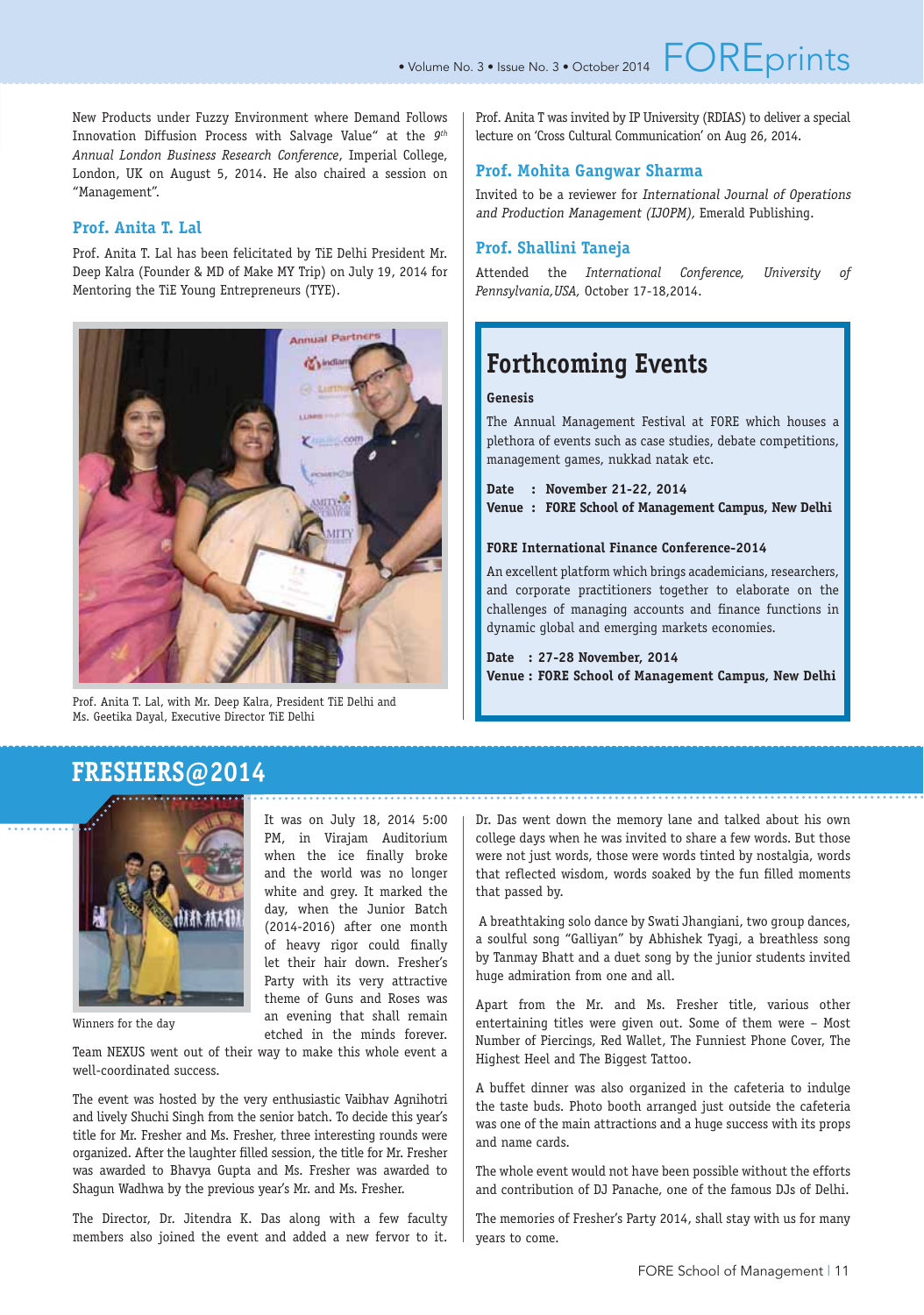### **6th Overseas Faculty Retreat in Tashkent (Uzbekistan)**



FORE Faculty along with Director and President - FORE at Tashkent

'To achieve and sustain Leadership in Management Education, Research, Consultancy and Development' - FORE believes that the development of its faculty, particularly towards effective pedagogy, insightful research and consulting is critical for maintaining and further enhancing the FORE brand. In keeping with the FORE's tradition to encourage research among its faculty, the Faculty Development Programme (FDP) was organized in Tashkent (Uzbekistan) from September 27-28, 2014 in partnership with Tashkent State University of Economics.

The programme content was jointly designed by FORE School of Management and Tashkent State University of Economics - one of the leading Universities in Central Asia. The key speakers were Prof. Umar Burkhanov, Vice-Rector at Tashkent State University of Economics on Scientific Affairs (previously Chief Consultant at the Office of the President of the Republic of Uzbekistan), and Prof. Obidjon Khamidov, Chief of Service (Tourism) Chair at International Tourism Faculty, Tashkent State University of Economics. The FDP module explored several topics such as Problems of investing in emerging markets with focus on Uzbekistan and Central Asia, Socio-economic aspects of development of tourism on Silk Road, Business regulations and legislation for doing business in Uzbekistan. The modules touched upon brief analysis of Uzbekistan's macroeconomic condition, outlook of the Uzbek economy within the context of the Central Asia, major trading partners and trade commodities, competitiveness and future prospects of economic growth in Uzbekistan, etc.

Mr. R.C. Sharma, President, FORE School of Management pointed out that in addition to country specific issues being discussed at such faculty retreats, it is pertinent to foster and develop the members of faculty as a strong team and embed a sense of one big family that will take FORE School of Management to greater heights through increased cooperation and inter-disciplinary research collaborations.

"The objective was to provide an informal setting at an international location where faculty can have interactive exchanges with the international faculty through specially designed modules about business environment in Uzbekistan and Central Asia. This while simultaneously introspecting about research ideas emanating from such discussion," observed Dr. Mohit Anand, Associate Prof. for International Business and then Prof.-in-Charge; International Relations at FORE. "India's soft power is reflected through bollywood, music and dance which remain ever so popular among Uzbek people. [...] It was a pleasure conducting the session for FORE faculty, while explaining them about the Uzbek Business Environment and ways of doing business here, I also learnt about Indian business environment during my conversations with several faculty members," remarked Prof. Umar Burkhanov. In total, 25 members of the FORE faculty participated in this FDP Retreat. The experience was not just limited to sessions and academic exchanges with international faculty, the FORE family also had fun time exploring the historic city of Tashkent as well as a visit to the Independence Square, Emir Timur Square, Lal Bahadur Shastri Monument, Tashkent Metro, Memorial of Repressions Victims, Chorsu Oriental Bazaar, Chingman Mountains, Charvak Lake etc.

"FDP led to brainstorming of ideas, the modules were quite interesting that will eventually help us in developing research topics commensurate with our areas of interest" commented several faculty members.

To sum up, the FDP was a huge success. FORE School of Management, is among the few B-schools in India that consistently organizes such FDPs overseas for its faculty on an annual basis. The countries previously visited by the faculty for the FDP were Thailand (2009), UAE (2010), China (2011), Malaysia (2012), and Italy (2013).



FORE Faculty along with Director and President - FORE at Tashkent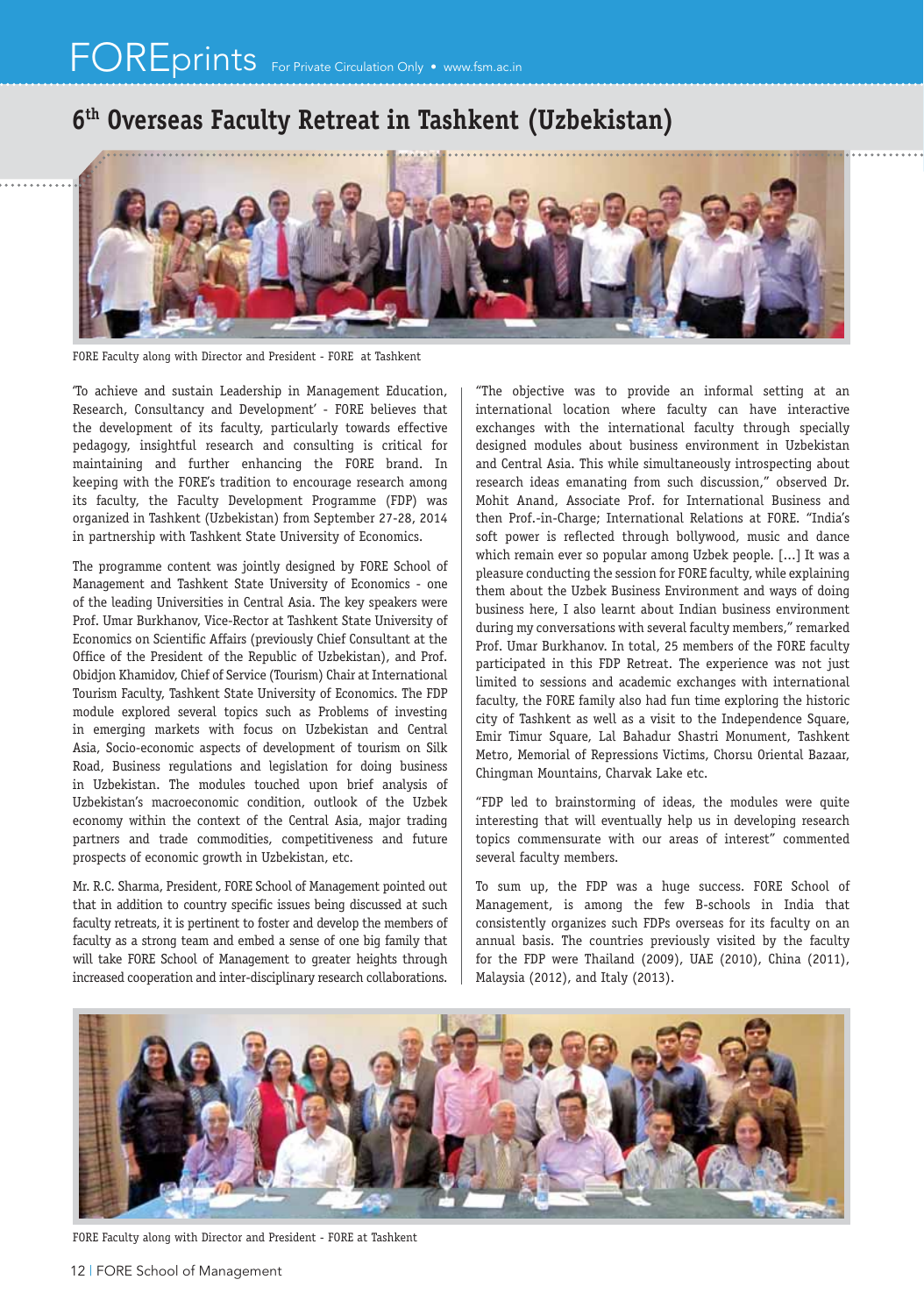### **Jubilate 2014**



Shri R.C Sharma (President, FORE) Lighting the lamp on the occassion Ex - students during the alumni meet of alumni meet

#### "Parting is such sweet sorrow that I shall say good night till it be morrow."

It is often said that parting with one's alma mater evokes mixed emotions. On one hand, there is a zest to perform and earn one's place in the corporate world and on the other hand, losing touch with friends and student life in general makes one despondent. Jubilate, FORE's annual alumni meet event, seeks to pacify this emotion this by giving its students a chance to reconnect with peers as well as their alma mater.

On October 18, 2014, FORE School of Management rolled out the red carpet for its students in style with the plush Jaypee Vasant Continental playing host on. Alumni from various batches, dressed in their Sunday best, started pouring in by the minute. They were ushered towards the registration desk by student volunteers.

Abhishek Patel and Shilpi Singh, emcees for the evening, set the ball rolling by greeting all the guests. The event began formally with the lighting of the diya by Mr. R. C Sharma (President, FORE), Dr. B. B. L Madhukar (Vice-President & Treasurer, FORE) and Dr. Jitendra K. Das (Director, FORE). The three stalwarts then addressed the gathering, with each extending a warm welcome to the institute's former students and urging them to stay connected with their alma mater.

"Achieve your dreams in life. Take FORE's name ahead. Actively participate in FORE events throughout the year. And do come back in Jubilate 2015" - Jitendra K. Das, Director, FORE School of Management

Professor-in-charge FAN, Prof. Anupam Narula, was also able to point out the importance of such gatherings for the FORE School of Management alumnus. "FORE alumni have helped to bring transformation over the last 15 years. The FORE Alumni Network along with FORE Alumni Association have become a source of networking, establishing business types, and offering advancement opportunities."

The FORE Alumni Network (FAN) used the opportunity to recognize former students in four Alumni recognition award categories. Mr. Abhishek Gier (2004 batch) and Ms. Gayatree Anand (2010 batch) were awarded for public contribution.



Mr. Sam Chopra (2008 batch) was recognized for his contribution to Alma mater. Mr. Shailesh Dash (1994 batch) was awarded for Entrepreneurship whereas his batch-mate, Mr. Tanoj Sarna, was recognized for Outstanding Executive Leadership.

Away from the dias, people could be seen mingling and reliving old memories. The excitement and camaraderie in the air was palpable. FORE faculty, in full attendance, interacted with their students and took immense pride in listening to the success stories of their mentees. The students on their part relived their own experiences with their favourite professors.

The alumni meet happened simultaneously across three other locations in India. While ITC Grand Central played host to FORE's alumni in Mumbai, the Bangalore and Kolkata chapters were held at The Goldfinch Hotel and The Taj Bengal, respectively. For those who couldn't make it to the event, FAN team engaged via a live feed on Facebook and Twitter. The constant stream of updates meant that people were virtually involved throughout the duration of the meet.

Business cards exchanged, promises made to stay connected, memories revisited and some new ones created along the way - Jubilate 2014 had well and truly served its purpose. Kudos to FAN Committee Members and team FAN for pulling off this fantastic event.



All ears: listening in attention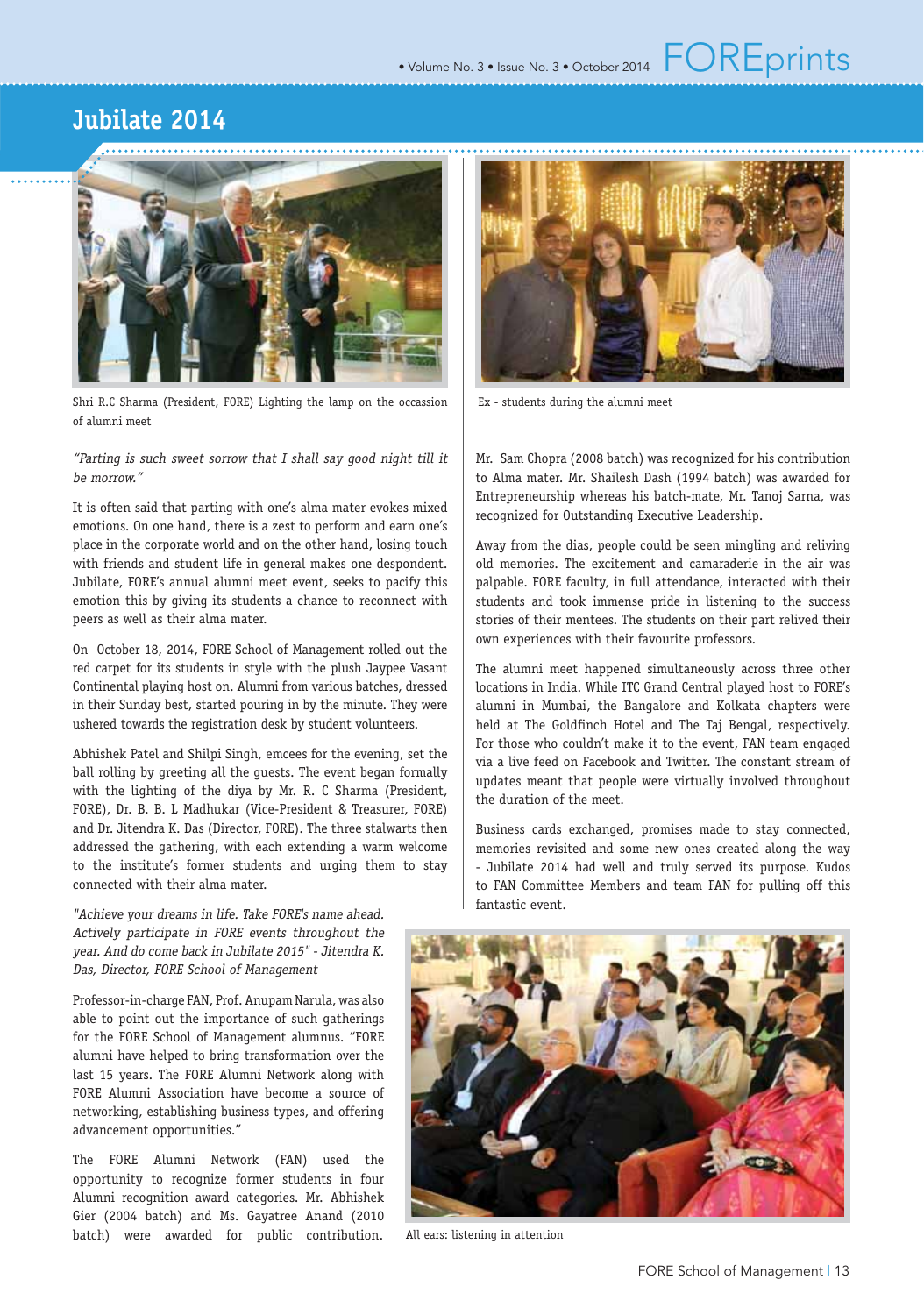### **Welcome to FORE Family**



Dr. Payal S. Kapoor completed her Fellow Programme in Management (PhD) from Indian Institute of Management, Indore. Her research thesis is centered around understanding electronic word-of-mouth behaviour on social media. She has presented her research work in prestigious national and international conferences and was presented with the "Best Paper- Entry Research Track" Award at 6th IIMA Doctoral Colloquium, Indian Institute of Management, Ahmedabad (2013). Prior to joining IIM, she has worked for close to six years in the industry in the function of Sales and Marketing. Her last industry assignment was with Entertainment Network India Ltd (Radio Mirchi, Delhi). She has a Masters degree in Advertising and Communication Management from Symbiosis Institute of Business Management.

### **Alumni Retrospection**



I joined FORE in 1992 and was a part of the first batch of the PGDBM program (Working Managers Group). It has been over 2 decades now, but those two years that I spent here were my window to the world. Coming from a background of schooling in Kendriya Vidyalayas and college life in Delhi University, FORE to me was an eye opener. The modern infrastructure air conditioned class rooms, tech enabled resource centre, the hip cafeteria, the sunken gardens and the eclectic mix of students (including a few foreign students from a Belgian University) were all new to me. They may not mean much today, but remember, this was 1992.

We were fortunate to have wonderful faculty too. The exposure to a set of professors who had previously taught in IIMs, FMS and the likes was enough to give me the confidence that I was at the right place. So, while most of my undergraduate batch mates flew off to US universities chasing their American Dreams, I was happy to be here and determined to make the most of it.

FORE prepared me well and the Working Managers program was god sent. Since, I was working at that time, I could simultaneously implement the classroom learnings at the work place, and that to my mind, was invaluable. The ability to literally walk the talk.

My friends from FORE have been wonderful too. One of them introduced me to golf and I can't thank him enough for that. The game has taught me invaluable lessons. There are many more wonderful people I connected with here and I am thankful for that. In my professional career spanning over 2 decades, I have come across many FORE students who hold enviable corporate positions today. As fellow FORE-ians we have instantly bonded. Some like me dared to venture into entrepreneurship and the courage and conviction to step out and do something on my own came from my early exposure and learnings here.

Last month I was invited by The Centre for Entrepreneurship Development to speak to the new batch of PGDM students at the FORE campus. The moment was seeped in nostalgia. 22 years ago, I was at the same auditorium as a student listening in awe to Muktesh Pant, the then Marketing Head at PepsiCo. So, thank you FORE, for the opportunity. Also, I find it immensely stimulating to interact with young minds. And that itself should bring me back to campus more often, I suppose.

To all the current students, I wish you the very best in life. Be proud of where you are and make the most of the opportunities that you get here. But always remain a student of the University of Life. The learning never stops. Remain fit, stay curious, dare to fail and always try. Above all, be a good human being to walk the earth. They are rare, and valued.

SANJAY SARMA, WMG - Batch I Co-founder & CEO, Design Worldwide.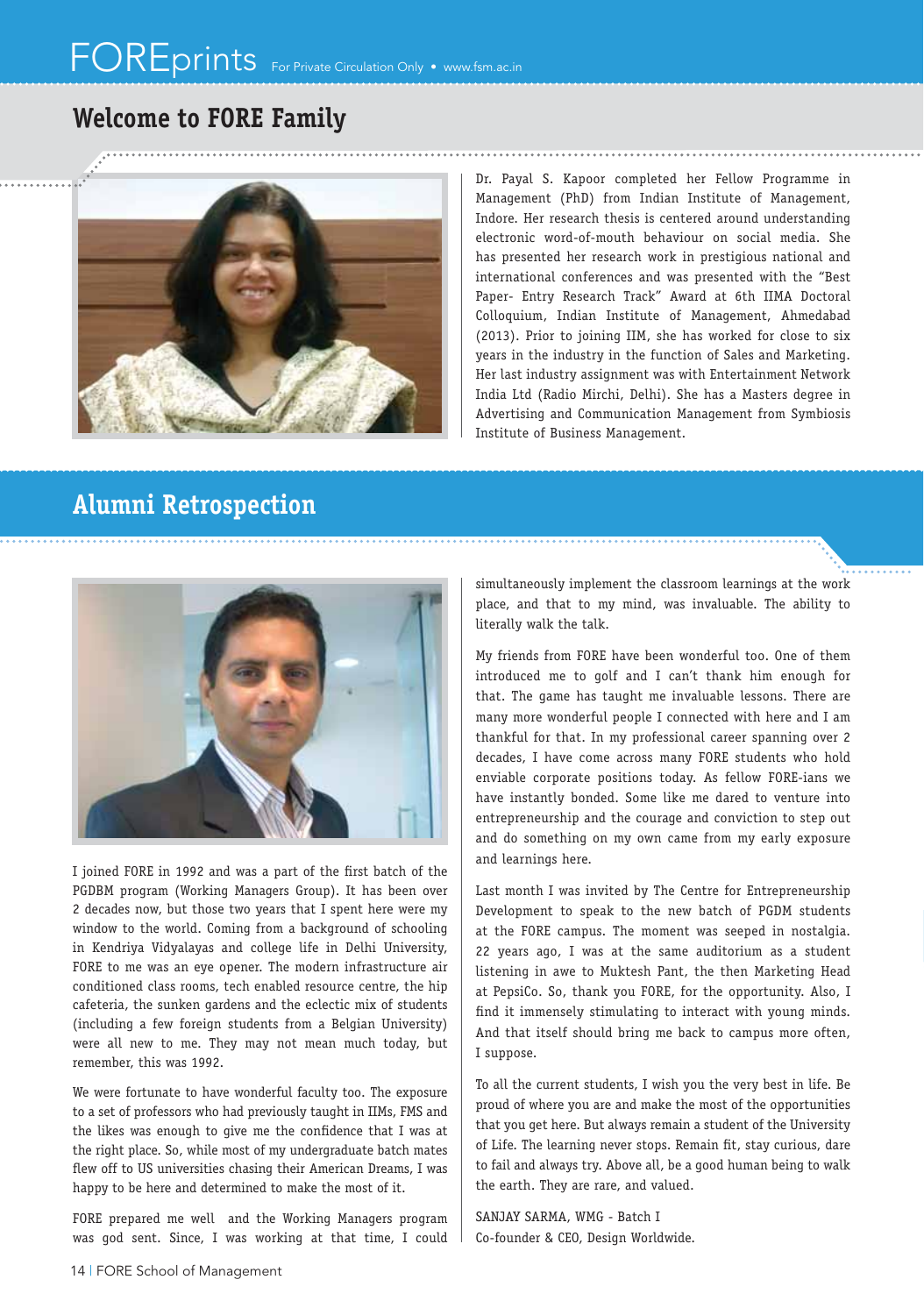

Dr. Jitendra K. Das lighting the lamp

To celebrate India's 68th Independence Day, NEXUS team organized a cultural event on August 14, 2014. With the dress code of the event being Indian Ethnic wear, Virajam Auditorium was filled with the diverse colors of Indian culture. Hindi, was

### **Lights, Camera, Action !**

 Filmmaking is not just a profession, it's an art to express one's mind and ideas explicitly. On August 12, 2014, Team FORE Connect organized a workshop on film-making with a view to engage film-making enthusiasts and impart basic knowledge on how to put together a good film.

Aditi Anand, Chairman of the YES Foundation, took time out from her schedule to conduct the workshop for the students of FORE School of Management. Beginning the session by briefing the purpose, structure and basics of filmmaking, she went on to elucidate the various stages and factors associated with the process. Scenes from popular movies like Dabangg were also

### **Gamer's Asylum**

This Counter Strike LAN gaming tournament was to be initially held in August, however due to unforeseen circumstances, it was postponed to September. There were ten teams and each comprised of five members. All the matches were held on the same map to ensure an even footing for all the participants. The winner of each game was decided on the basis of a race to 16 points, that is one point for every round won.

Once the dust from the initial matches was settled, it was clear that team performance trumped individual performance. The final four teams in the semi finals were Red warriors, Mental warriors, Bahadur Bille and Akatsuki. They had equipped themselves well and had performed admirably. 'Akatsuki' and 'Bahadur Bille' emerged victorious from their respective semi finals against Red warriors and Mental warriors.

used throughout the event to further inculcate the spirit of Freedom within students. The host, Vikalp Mehta, pointed out how India has changed so drastically in these 68 years.

The Director, Dr. Jitendra K. Das, along with a few faculty members was requested to light the lamp and inaugurate this event. Dr. Das when asked to share his thoughts and address the students, mentioned that India has been able to attain and maintain peace to a much better extent after the Independence as compared to our neighboring countries. Thus, we as the citizens of this country must be proud to be called an Indian. He further explained, how much, we as the Youth of India can contribute to its growth and development through our unmatchable intellect and intelligence. Having 35% of India's population below poverty line, Dr. Das reminded us how important it is to be grateful and find simple means to improve this situation.

A patriotic song, "Ma Tujhe Salaam" sung by the students changed the entire atmosphere of the auditorium. The song was followed by a very lively and a high powered dance on "Jai Ho", "Chak De India" and "Rang de Basanti". This zestful event was concluded with the National Anthem.

shown to give students a view of how emotions can be captured on reel in a realistic manner.

The session was not restricted to just theoretical lectures, and it had a group activity for students to prepare a story in 5 frames on topics such as 'Mobile Addiction' and 'Random act of Kindness'. The workshop concluded with students getting acquainted with the preliminary art of structuring a film and basic editing software. For all those students who have a passion for film making, the workshop provided a proper insight into the art, enough to keep the spark alive in future.



Gaming tournament in full swing

Subsquently they faced off against each other for the final match of this tournament. Bahadur Bille defeated them comprehensively and were crowned as the well deserved winners of this tournament.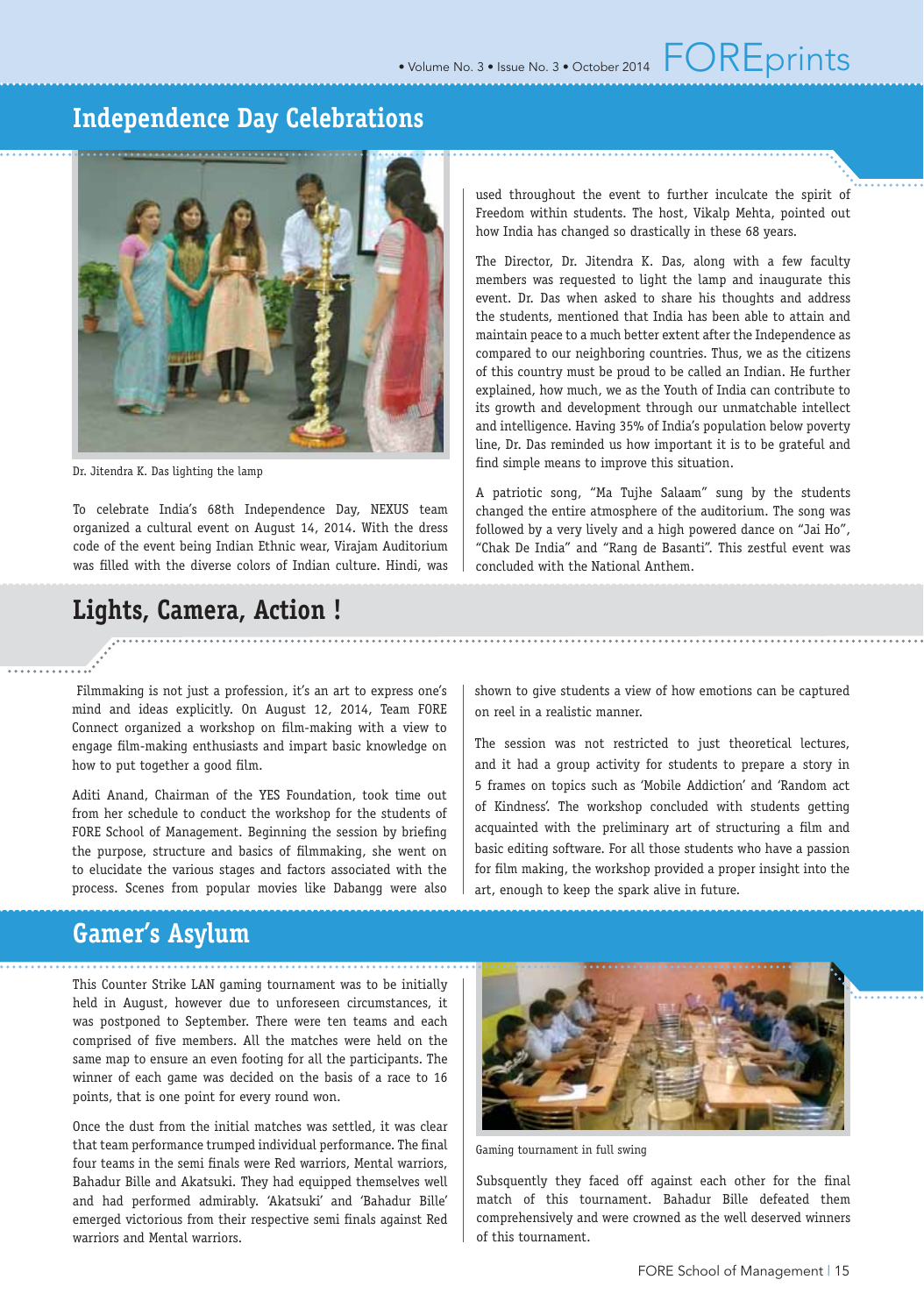### **Rakhtdaan 2014**

The annual blood donation event of *ANTAR* was organised on August 20,2014 in collaboration with Rotary Blood Bank, Civil Lines. 157 students had registered for this. It was a very well organised and planned event; with online registrations, posters and teasers leading to increased participation from both the batches.

All the necessary arrangements regarding registration forms for blood donation, Rotary van for blood donation, goodies and food to be distributed to the participants were made. The parking area of the campus was arranged for Rotary Club van to be parked. The event started with few volunteers turning up initially as per the timings of the classes of students. Later when the classes got over, a huge crowd emerged and Team Antar efficiently coordinated the volunteers to the van.

During the event the van's A.C. stopped working and the *Antar*  team shifted the entire arrangement and beds to the college auditorium. Team Antar handled the crisis very efficiently and without any external help. At the end, the event was a great success with 96 successful units of donation. On the other



A student donating blood during the event

hand 50 students, inspite of their willingness to donate blood, could not contribute to this noble cause as they did not meet the predetermined criteria. The junior *Antar* team learned a lot from the seniors regarding the management of events and ways to overcome hurdles. Team *Antar* achieved their estimated aim and the event was successful due to everyone's magnanimous contribution.

### **Spicmacay : A Divine Concert**

Spicmacay was a classical music concert by renowned flautist Pt. Ronu Majumdar. He is the holder of several accolades such as the prestigious Grammy award, the Sahara Lifetime award and the Birla prize. Accompanying him in this classical performance was the notable Pt. Sudhir Pande, who played the tabla. Together they have played classical music all over the world, garnering interst in countries such as the United States, Vietnam, Geneva etc.

The event was centred upon the importance of classical music for society. Pt. Ronu Majumdar stressed on the mission of Spicmacay to achieve appreciation of classical music, which is sadly on the wane amongst our generation. He also elucidated upon the time conception behind formation of ragas, which is the most unique feature about Indian Classical music. The interest of the audience was certainly piqued after this discussion, following which they proceeded with the performance.

The first raga that was sung was 'Yaman Kalyankali' which required a high degree of dexterity. It was highly calming and was met with widespread appreciation. The atmosphere in the auditorium was that of tranquillity once this raga was finished.

They followed it up with a Gujarati folk song called ' Vaishno Bhajan', which was a version of Narsinh Mehta's, a poet-saint of Gujarat and member of the Brahmin Nagar community. It was exceedingly melodious and it rendered the audience spellbound. It felt as if time was passing faster since it appeared to finish quite quickly.

Following the folk song, Pt. Majumdar talked about how classical music should be one's foundation and forgetting it is unacceptable, since one would lose a part of national identity.



Pt. Ronu Majumdar enchanting the audience

He also commented on the peace that one attains when the soul is tuned with the perfect raga. He lamented the increasing influence of western music and how it has led to lack of patience among the youth.

A highly interactive question answer session was held in the end within which the audience was asking about the finer points of ragas. Additionally, there was a budding flautist among the students who was very inspired by the performance of Pt. Ronu and Pt. Sudhir.

The event was an eye opening experience and its exceedingly tranquil nature provided some much needed respite from the daily academic struggles for all the students.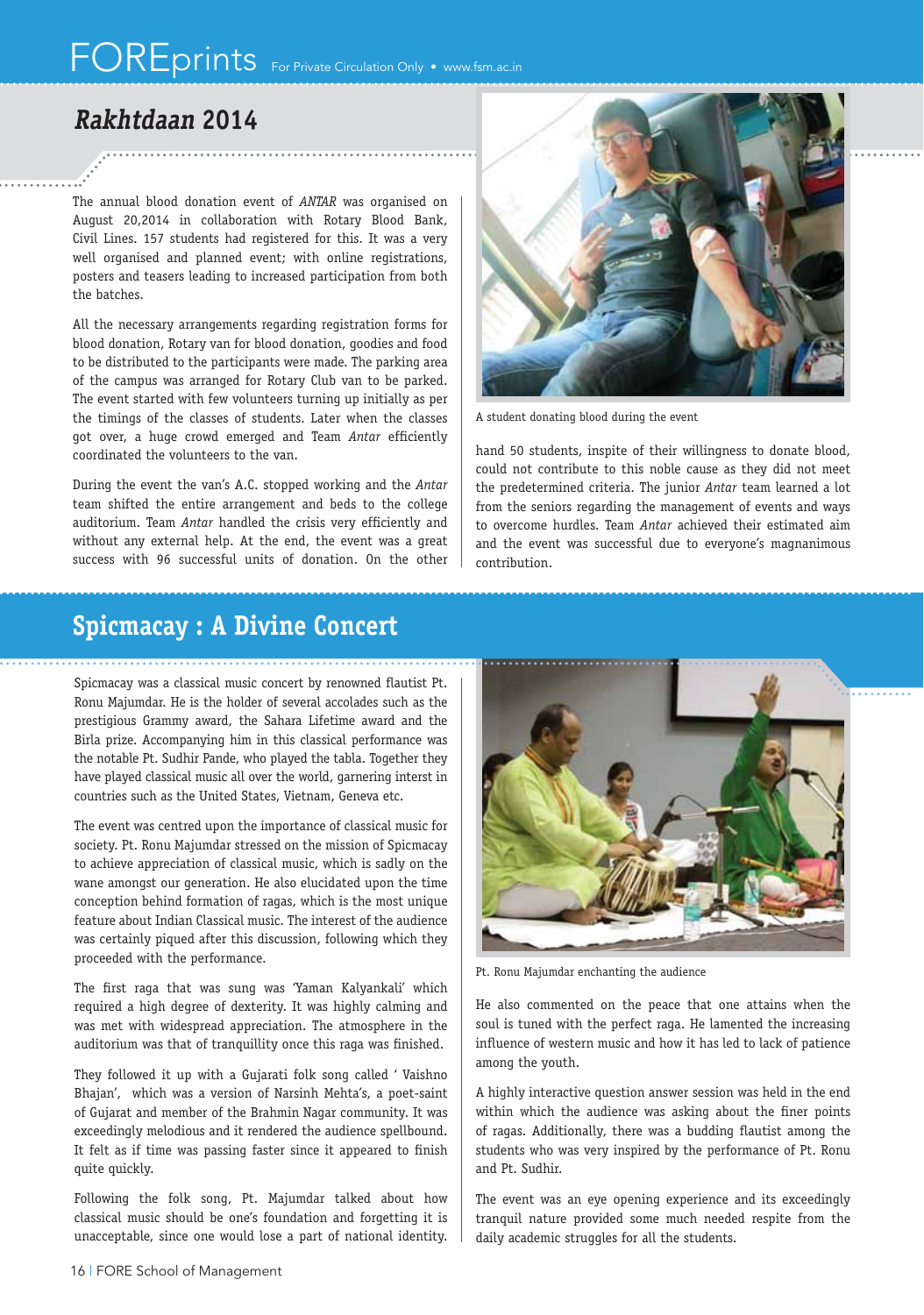## • Volume No. 3 • Issue No. 3 • October 2014  $\vdash \bigcup \mathsf{REprints}$

### **Cricket Bonanza**

When it comes to cricket, even the busiest of tasks make way for the fun that awaits. Amidst the monotonous schedule of running between classes and scoring marks, Super 8 Championship, conducted by the FORE Sports and Cultural division (FSD), gave students a chance of running between the wickets and scoring runs- What better for all the cricket buffs?

The event saw a large number of entries by students who formed twelve teams of nine players each. The teams were divided into four groups of three each. Each team had to come up with its own logo, which made it even more exciting. The schedule of matches which were held early in the morning, gave a refreshing start to all the team members.

The event commenced in the DDA Ground near IIT Delhi, on August 8, with two matches of teams *Mental Warriors v/s Thunder Birds and Maverick 11 v/s FORE Strikers*. The matches were interesting enough to intrigue both audience as well as the team players, keeping everyone on their tow. *Maverick* 11 won against *FORE Strikers*, much due to the extremely well pitched bowling by Pulkit Jain who was also declared Man of The Match. *Mental Warriors* emerged winners against *Thunder Birds* by a margin of 32 runs. The matches continued for the next few days, giving way to eight teams which entered the Quarter Finals.

The quarter finals had four matches held across two days, with the major highlight being the match between *Mental Warriors*  and *FORE Strikers*. Man of the Match, Sarthak Vij, hit four sixes **SUPER 8 CHAMPIONS** 

#### Winners

and took the game to another level and helped his team qualify for the semi-finals. As the series' semifinals began, the number of overs increased from eight to ten. The match between *Giant Killers* and *Mental Warriors* proved to be a nail biting experience with the latter setting a target of 98 runs and the former chasing it in some style, scoring 26 runs in the last two overs. *Maverick* 11 emerged victorious in the other semi final against Wolf pack, setting up a final against *Giant Killers*.

The final match had the highest run score of 147 by a team in a 10 over match. Much of it was down to Nitish Girotra, who with the help of seven fours and five sixes, as well as strong support of his team, helped the team emerge victorious in the series. Nitish was also named the Man of the Series.

It is important to have such events, especially for students who are otherwise stuck in a busy schedule and find themselves hard put to pursue their hobbies. A huge shout out to team FSD for conducting a successful cricket tournament !

### **HR Conclave—2014**

On September 19, 2014 the Corporate Interaction Division (CID) in collaboration with FORE Career Division (FCD) organized an HR Conclave, wherein three prominent HR managers from three different companies enlightened the students of FORE School of Management about the intricacies of the discipline and the present state of affairs of Human Resources Management in India.

The three esteemed guest speakers were Mr. Satyakki Bhattacharjee-Chief People Officer, Media Content and Communications Services India Pvt. Ltd., Ms. Rashmi Mansharamani- Corporate HR Head, Wave Infratech Pvt. Ltd. and Ms. Harpreet Datta- Vice President, Human Resources and Administration, SMS SEIMAG AG.

The main topic under discussion was "Human Capital Management: A competitive edge or an employee performance matrix", and the discussion was moderated by Prof. Muqbil Burhan of FORE School of Management.

The first points of discussion were whether human capital should be treated as assets, and how human capital as an asset is different from the other assets. While someone in the audience suggested that human capital always appreciates with time, Mr. Satyakki Bhattacharjee seemed to take a different view. He was of the opinion that human capital, left alone, always depreciates. Ms. Rashmi Mansharamani opined that human capital is all about knowledge capital. But all the three panellists unequivocally

agreed that human capital is the most important asset any organization has, and it's important for the students to learn to be a people manager first, before mastering other specialized branches of management.

Mr. Satyakki Bhattacharjee set forth briefly the four factors which in his opinion constitute "edge" in an industry - cost, quality, service and speed.

Being a veteran of the media industry, Mr. Satyakki gave a brief overview of the workings of the HR management in the media industry in India. He contrasted the media industry with the real estate and the mining industries. He quipped "anything that is an hour old is considered stale in this industry".

When asked about the future of Human Resources Management, Ms. Rashmi Mansharamani suggested that the focus will shift from equality to equity in all organizations. Ms. Harpreet Datta was of the view that transactional relationships between employers and employees would assume great significance in the future. Mr. Satyakki seemed to agree as he talked about the concept of "employee value proposition" and its importance in today's world.

In summation, it was a very educative and interesting session that piqued interest in the function of human resource management and also enlightened students about the same.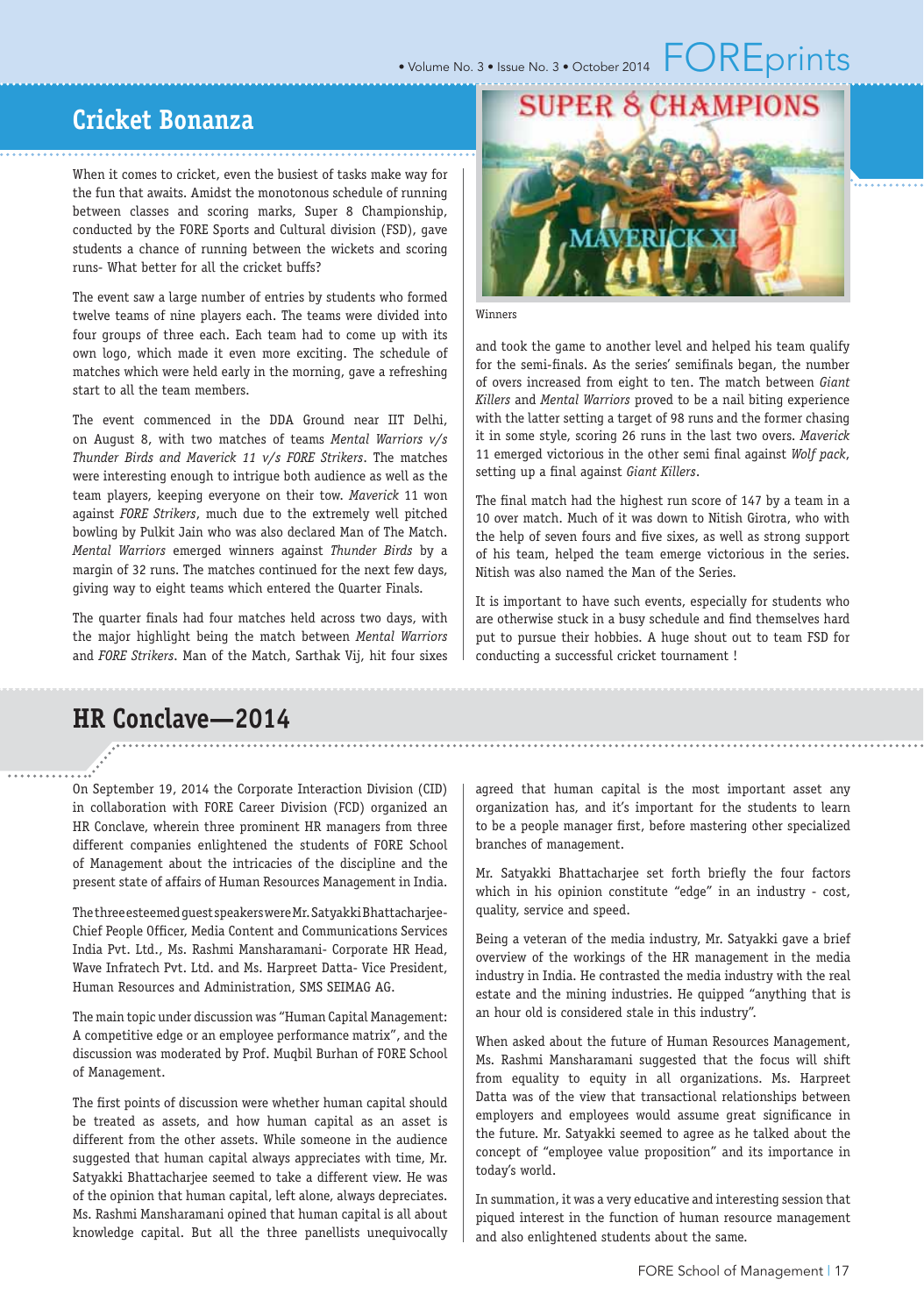### **First Impressions at FORE**



I was excited to bits on receiving the PGDM call letter from FORE. After doing literature in my graduation, MBA was not exactly a planned decision for me but as soon as I realised that I'd got admission, I felt that this is IT. But soon enough, the excitement merged with apprehension because apparently I was around 20 days late. Being the new person in class

wasn't exactly my dream entry into college. I would have missed the orientation as well as a lot of bonding between my fellow classmates. As I entered into class on the D-day, Financial Accounting class had already started, so I had to quickly just sit anywhere silently. And the nightmare began slowly. This wasn't a subject that I was familiar with and I felt like I had entered a parallel world! The person next to me introduced himself as 'Honey' and after a pause, 'Singh'! And just for a while, I forgot my anxiety and burst out laughing! Maybe it wasn't going to be so bad after all!

And it wasn't! As soon as the class was over, my classmates came up to me and introduced themselves. Some of them actually offered to help me with class notes before I even approached them. The first week dragged on for a bit but soon I felt like I belonged somewhere! And soon the committee selections began and if I say that it was hectic, that would be an understatement. Everybody was on their toes, running here and there, giving their best shot for their preferred committees. This is when I first felt that feeling of striving to achieve, of going all out to reach where you want to. And it was exhilarating!

Soon I found my own set of friends but honestly, my class comprises of not only brilliant students but also exceptionally sweet and warm mortals. The atmosphere of competition is a positive one where everybody is concerned not only about themselves but also about the success of their peers. The subject groups made by the professors have enhanced this feeling as one feels responsible for the whole group and does not want their lack of performance to be the reason for everybody's downfall.

Getting into a B School and doing well in the admission process is only one part of the ball game; the actual challenge is to survive it. So there was no point in bathing in the success story of how I made it into FORE School of Management. And there was no point in wallowing in self pity due to problems in subjects with any form of numericals (my Achilles' heel has always been mathematics and still continues to be)! Being from a different background couldn't be an excuse for very long. One has to adapt and learn and move on.

My first term at FORE in terms of academics and discipline, wasn't exactly the best performance in life. The best is yet to come. But I can definitely say that it was very introspective and had forced me to realise that procrastination is futile. Because the next day will have a whole new set of challenges (reports, assignments, projects). So waste no time my dear friends, because if you want your future to shine then you need to shine in these two years.

In fact the most important lesson I learnt after having missed numerous morning lectures and cribbing about guest lectures is that the consequences are undesirable.

**Ishana Singh**



My journey to FORE started when I first appeared for the CAT examination in 2013. I was never an IIM guy and knew which college I wanted admission to. It was in the city where I was born and brought up. I vividly remember the day I came in for the group discussion and personal interview. I was let down by my own performance and my chances of

securing admission were bleak. The wait for the result was a prolonged ordeal. I can still recall my waiting list number and logging in every week to check whether I made it or another week worth of waiting was in store. However, when I did finally get accepted, my mindset had changed. I was unsure of whether I should grab this opportunity or continue working in my family business. Upon some introspection, I came to the realisation that management is indeed what I wish to pursue. The finer details of how the corporate world works is what I wanted to know. This is what reinforced my journey. The first day gave me a picture of the impending arduousness that lay ahead of me. We were informed that as soon as the term begins, the projects, reports, presentations and case studies would potentially overwhelm us.

As the term progressed, I came to appreciate the value of hard work. Working on case studies and projects was new for me. It was a step up from the bookish learning I had been used to. Additionally, as I had dropped a year, I was used to having a lot of time on my hands. With my foray into a business school, that was no longer the case. Time was an exceedingly rare commodity and I was consistently pushed to my very limits, which often made me lose out on sleep.

With the onset of the committee selection process, I applied for CED, FOREword and FAN. The selection process was rigorous and unexpectedly demanding. The days started early and I could see no end to them. Having to deal with a multitude of tasks, working with a different set of people was certainly not easy. But it was highly rewarding in terms of the lessons derived from all of it. I was inclined towards FOREword due to my voracious reading habit and wanted to put my energies towards writing.

It has certainly been an illuminating experience till now. Even though there are perennial problems of traffic and lack of time to deal with, I look forward to learning and imbibing everything that I can from this institution.

#### **Ashish Dua**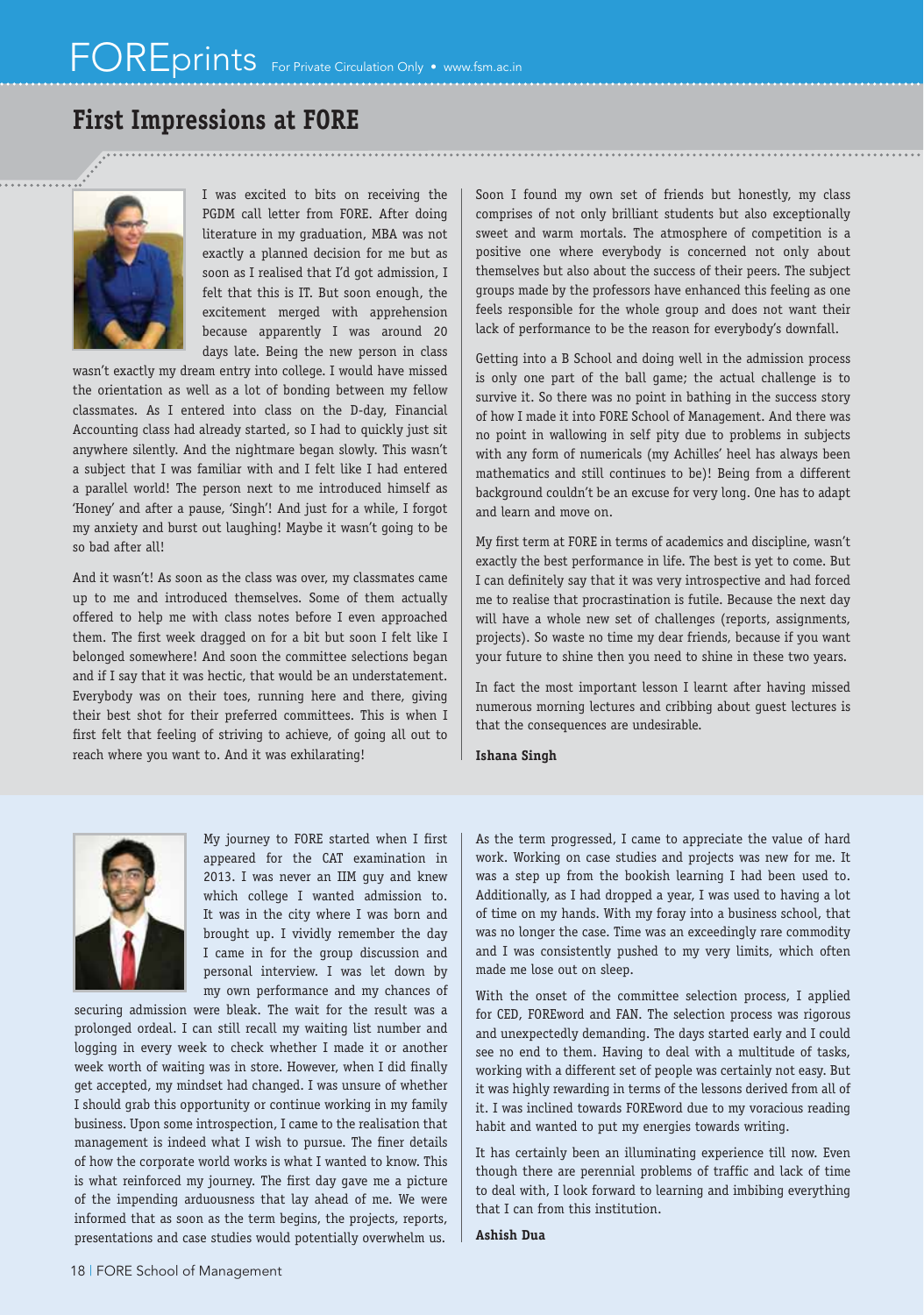## • Volume No. 3 • Issue No. 3 • October 2014  $\mathsf{FOREvents}$



On June 16, 2014 with butterflies in stomach, a journey began like no other. In spite of having worked for two years, heart was filled with apprehensions for the road ahead. From office computers to classroom black board, the transition took some time to get used to.

We all have some expectations with this PGDM program. For me, FORE was a chance

finding, something that happened to me when I least expected it to. So there weren't a lot of expectations with the course. But now that the first term has finished, I can proudly say that FORE has not only raised my bar of expectations but also managed to get me into the rigor of the program.

It isn't easy to write about these three months at FORE because too many things happened at the same time. So if I have to give one word to this experience, I would call it 'Overwhelming'.

The initial first week that gave us the overview of the subjects, indicated that it won't be easy to come around having noncommerce background. But hats off to all the faculty that made the love affair with their subjects happen. After the first week, in no time we had finished two case studies of Marketing, learnt how to build a balance sheet, scratched our brains with Simplex Method, and how can I forget the 'Gulab Jamuns' and their marginal utility (I can never eat the rassagullas and the gulab jamuns without thinking of their diminishing marginal utility).

It was all manageable until the Pandora's box opened with the Committee Selections process. I had been warned that it would be a time consuming process, it would stretch out our patience. And yet in spite of all the warnings, I wasn't prepared for what that one weekend had in store for me. From the long hours of

waiting to losing my contact lens and driving home without them at 9'o clock in the night (Yes, I am a better driver today) to that feeling of exhaustion to seeing the euphoria of being selected in the committee of your choice. Now that I reflect upon that weekend, it isn't something I remember fondly but it sure did help me become a tad more resilient which I believe was very significant for the upcoming weeks. Finally, the love of writing won and FOREWord came as the blessing of all that hard work.

In no time, I realized a month had already passed. What a blur the entire month had been. On Freshers' Night, finally the world of grey and white turned colorful again. NEXUS team organized a wonderful event. It was at that time that a sense of satisfaction of making the right decision to join MBA started to creep in.

The classes suddenly became more rigorous, assignments started to pile up and group work had a new meaning now. When the mid-terms began, I couldn't believe I was half way through my first term. It actually was a realization of how fast paced life had become and there was no time to slow down. I think our lives could have given a tough competition to Formula One drivers. "MBA teaches you many things and not just the nuances of Marketing or Finance", that was one of the first things our seniors had told us when we joined the program. How true I find this now and most definitely, I would say the same to the next batch.

As the final week of first term approached, everything happened in about an eye blink. From finishing the project reports to giving the final presentations, to worrying for the end terms, I thought it would never end. But end it did. First term was over and 1/6th of MBA was complete. So how was my experience, like I said, "Overwhelming, but Great!"

As it is rightly said, "If it's not new at every corner, it's not life".

Every place one goes, he ultimately finds something great to look forward to. FORE has been an addition to the list of many exquisite experiences that have come my way as of date.

Upon entering, the very essence of PGDM

program was evident when I met people of different kinds and backgrounds, hailing from extreme flanks of India and having varied experiences in their respective work fields. It has since been a learning experience, picking up things that are new and appealing and trying to apply them in my real life as and when possible.

People around make it possible to sit through classes, which frankly speaking appeared very daunting initially, given no past exposure to the subject matter being taught here. Gradually, things started falling in place and by the end of the term, I felt comfortable being on the same platform in all the fields covered in lectures.

The best part about the methodology used at FORE is the way it makes me bind with people who I never thought of interacting with, given the group activities and assignments that form a **Shweta Wattal**

compulsory part of our curriculum. I got to know most people in my classroom through these projects, which in a way increased my personal bonding with them. I guess that's the main motive of these assignments.

So far, Marketing has had a major influence on me, as an entirely new concept that deals with real life experiences. Having said that, I acknowledge other fields which have made a place in my mind, but I find little scope for any of them in my future endeavors.

It is always a curiosity to know how the seniors will be, and I find myself in a place where there is no real demarcation between seniors and juniors. The former behaving in very generous and supportive way, not making any junior feel he is one year younger in experience, at the same time ready to help out in any way even at 2 a.m.

The faculty, apart from being extremely qualified, seems very willing to impart learning, both inside the class and beyond, especially in areas that need extrapolative knowledge.

On the whole, I am sure it is going to be a fun learning ride with a lot of bumps and bruises, most of them leaving a mark that I may look behind in my life later and smile wide, realizing how the time spent here eventually became one of the best experiences of my life.

#### **Abhishek Tyagi**